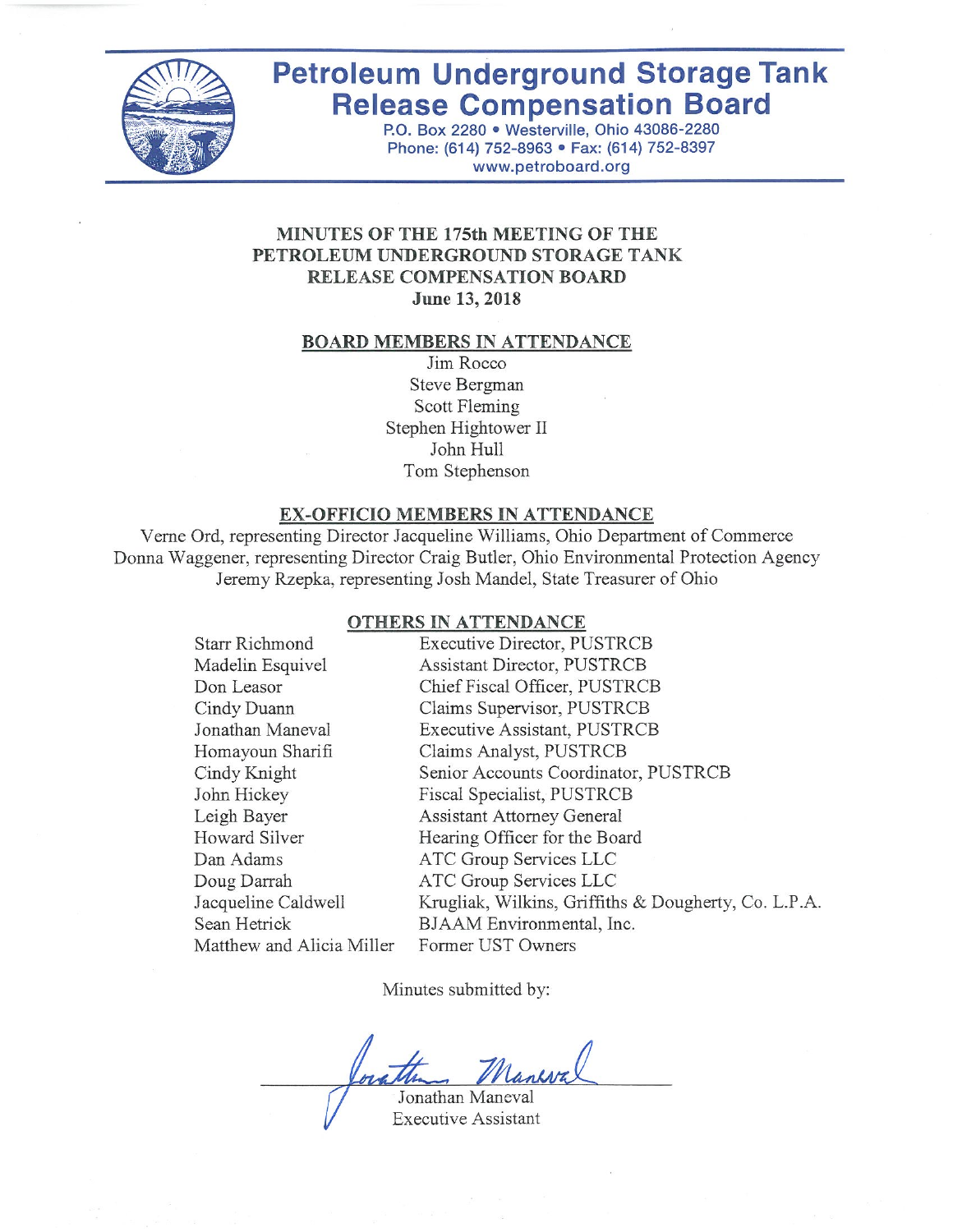## **Call to Order:**

Chairman Rocco convened the one hundred seventy-fifth meeting of the Petroleum Underground Storage Tank Release Compensation Board on Wednesday, June 13, 2018.

The following members were in attendance: Jim Rocco; Steve Bergman; Scott Fleming; Stephen Hightower II; John Hull; Tom Stephenson; Verne Ord, representing Director Jacqueline Williams, Ohio Department of Commerce; Donna Waggener, representing Director Craig Butler, Ohio Environmental Protection Agency; and Jeremy Rzepka, representing Josh Mandel, State Treasurer of Ohio.

The following members were not in attendance: Don Bryant and Mayor Ron Falconi.

Chairman Rocco welcomed Steve Bergman and Stephen Hightower II who Governor Kasich appointed to the Board as representatives of the interests of the public and businesses that own petroleum underground storage tanks (USTs), respectively. He noted that Donna Waggener had been appointed to serve as designee for Director Craig Butler, Ohio Environmental Protection Agency. He also pointed out that alternate designees Verne Ord representing Director Jacqueline Williams, Ohio Department of Commerce; and Jeremy Rzepka, representing Josh Mandel, State Treasurer of Ohio were in attendance.

## **Minutes:**

Chairman Rocco asked if there were any comments or questions regarding the minutes from the March 21, 2018 Board meeting and there were none. Vice-Chairman Hull moved to approve the minutes. Mr. Stephenson seconded. A vote was taken and all members voted in the affirmative. The minutes were approved as presented.

#### **BUSTR Report:**

Chairman Rocco called upon Verne Ord, Assistant Bureau Chief, to present the Bureau of Underground Storage Tank Regulations' (BUSTR) report.

Mr. Ord reported that BUSTR received grant money through the U.S. Environmental Protection Agency (U.S. EPA) to identify the parties responsible for the investigation and cleanup of releases from petroleum USTs. He said the vendors contracted to perform the searches had completed their investigation of the 96 sites being researched for the program year.

Mr. Ord stated that BUSTR continues to work with the Ohio Development Services Agency, in partnership with the Ohio EPA, in administering the Abandoned Gas Station Cleanup Grant Program. The program provides grant funding to local governments and community improvement corporations to be used for the cleanup of abandoned gas station sites. He reported that so far 52 grants totaling about \$7 million had been awarded through the program.

Mr. Ord stated that BUSTR had been awarded \$1.935 million in LUST (leaking underground storage tank) grant monies for the upcoming fiscal year. He noted the grant was a \$40,000 increase over the previous year, but only one year of the two-year grant had been awarded. He said there is a lot of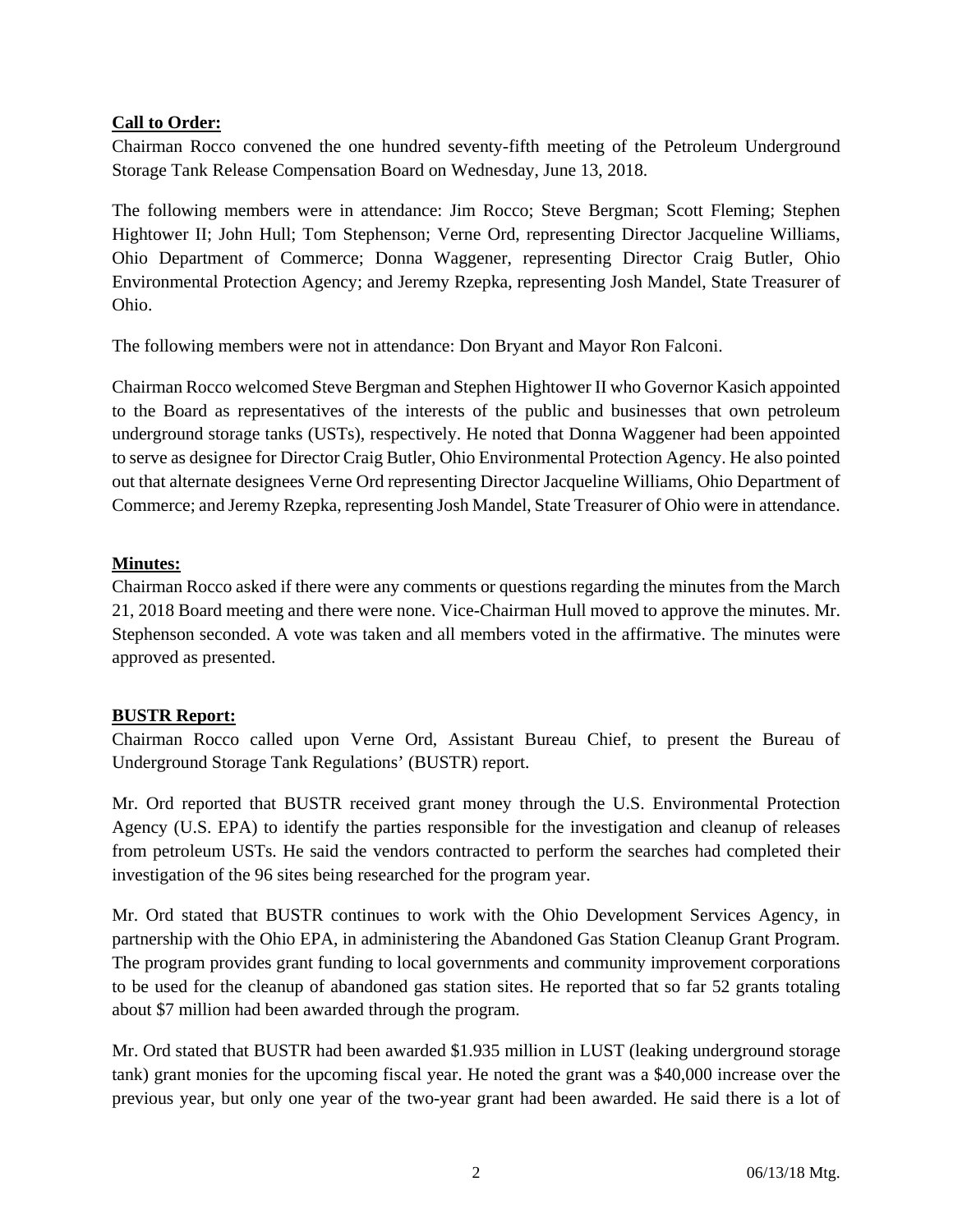uncertainty on Capitol Hill with the EPA Office of Underground Storage Tanks and the future of grant funding is unknown.

Mr. Ord reported that as of June 2, 2018, BUSTR had granted no further action status for nearly 30,200 petroleum release incidents throughout Ohio.

Mr. Ord shared that BUSTR had lost a long-time employee with the passing of Lynne Caughell earlier in the week. He noted that Ms. Caughell had worked for BUSTR since 1994 and it was a sad loss for the staff.

## **Financial Reports:**

Chairman Rocco called upon Don Leasor, Chief Fiscal Officer, to present the financial reports.

## *February, March, and April Financials*

Mr. Leasor said the February, March, and April financials were emailed to each member. He asked if there were any questions or concerns regarding these reports and there were none. He said since fiscal year 2018 annualized revenues and expenses would be discussed as part of the operating budget, he would not review the monthly financial reports.

## *Operating Budget*

Mr. Leasor said the proposed operating budget behind Tab 4 represents the approved budget and actual annualized expenditures for fiscal year 2018 and also presents the recommended budget for fiscal year 2019.

Mr. Leasor reported tank revenue for fiscal year 2018 was budgeted at \$9.5 million, and actual revenues were \$190,000 above the budgeted amount. He recommended tank revenue for fiscal year 2019 be budgeted at \$8.45 million. He said this estimate was built on the assumption that fees will be received for 20,320 tanks, and 27% of these USTs will be assured at the reduced deductible. He noted that fees were invoiced for 20,824 USTs and historical data indicates fees for 97.5% of the tanks will be paid during the fiscal year. Vice-Chairman Hull questioned if the proposed budget for tank fee revenue reflects the decrease in the annual per-tank fees and Mr. Leasor confirmed that the recommended budget was built based upon per-tank fees of \$350 for the \$55,000 deductible and \$550 per tank for the \$11,000 deductible. He noted the budget also accounts for a slight decrease in the number of tanks paid from the previous year.

Mr. Leasor said tank fee revenue includes property transfer fees which are projected to be \$90,000 for fiscal year 2019. He said a portion of the transfer fees were assessed during the current fiscal year, but are anticipated to be collected in fiscal year 2019. He stated collection of prior years' fees, less anticipated fee refunds, are projected to be \$150,000 in fiscal year 2019.

Mr. Leasor stated interest income is \$80,000 above the budgeted amount for fiscal year 2018 due to the interest rate for STAR Ohio (State Treasury Asset Reserve of Ohio) being higher than anticipated. He explained that the estimate was built using a STAR Ohio interest rate of 1.5%, but the interest rate had risen to 1.9% by the end of May. In addition, certain U.S. Treasuries and U.S. Agency Callable Bonds matured in fiscal year 2018 and the principal was reinvested in like securities at higher rates.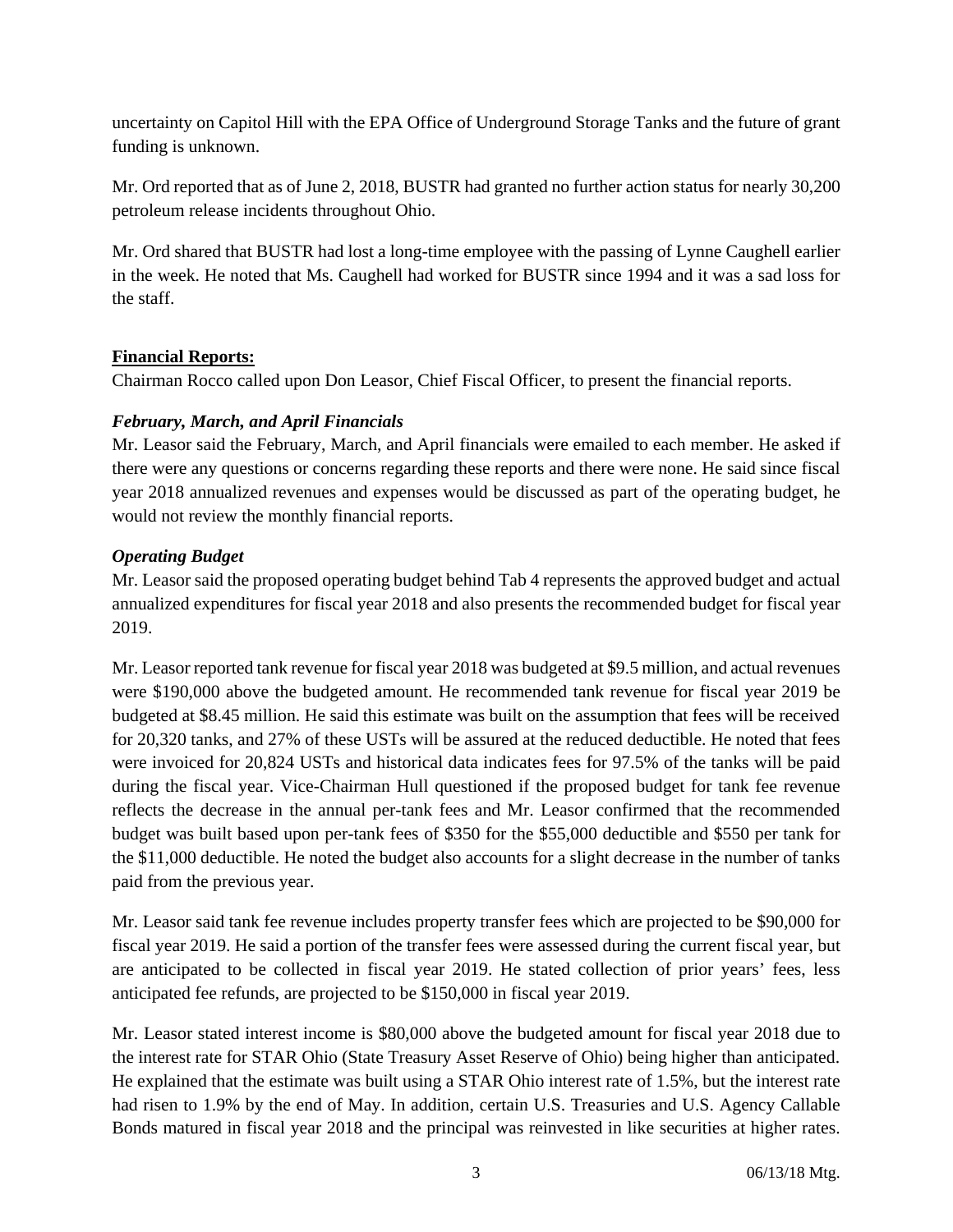He said the projected interest income for fiscal year 2019 is \$540,000. He said this anticipated interest income is based on an estimated \$265,000 earned on the \$16 million invested in U.S. Treasuries and U.S. Agency Callable Bonds plus approximately \$275,000 interest generated from funds in STAR Ohio with an estimated interest rate of 2.3%.

Mr. Leasor pointed out that miscellaneous income totaled \$9,900. He explained that \$9,392 of this income was from rental fees paid by a tank owner who had rented a dual phase extraction remediation system for which the Fund had reimbursed the purchase cost to perform cleanups at sites that were not Fund-eligible. He said other miscellaneous income was from payments for printing and copying requests, and cash rebates. He recommended that miscellaneous income be budgeted at \$1,000 for fiscal year 2019.

Mr. Leasor pointed out that actual total income was \$276,000 above the \$9.85 million amount budgeted for fiscal year 2018.

Mr. Leasor said the claims expense is anticipated to be \$7.6 million for fiscal year 2018. He said in comparison the average claims expense for the past five years was \$7.3 million. He stated the proposed budget for the fiscal year 2019 claims expense is \$9 million.

Mr. Leasor said the salary line item expense was \$270,000 below the amount budgeted for fiscal year 2018. Mr. Leasor explained that \$1.4 million had been budgeted. He explained that salary expenses were below budget because three positions were vacant until they were filled with permanent employees in the month of March. He noted that the actual fringe costs for employee health care were slightly lower than anticipated. He recommended the fiscal year 2019 budget for salaries be set at \$1.46 million. He said this amount reflects the expectation of maintaining parity with public employee union contracts, which provide for a 2.75% pay increase for the staff effective June 24, 2018. He said the budget also includes money to hire a replacement for an employee that will be retiring and allows for a period of time for training.

Mr. Leasor reported that actual temporary services expenses were above the budgeted amount by \$4,400. He explained that this was due to the use of two contract employees to fill the Office Assistant and Collections Specialist positions through the middle of January. He noted that all 16 positions are now filled with full time permanent employees. He recommended the 2019 budget for temporary services be \$20,000. He said temporary service employees are utilized for special projects, part-time legal services if needed as part of the ongoing litigation, and to fill potential short term staff vacancies.

Mr. Leasor said the actual rent expense for fiscal year 2018 was \$1,800 above the budgeted amount. He said this was due to some additional build out costs for the office space not covered under the rental agreement. He recommended the fiscal year 2019 budget for rent be set at \$156,000. He said the increase over the previous year reflects a potential 4% increase in operating costs.

Mr. Leasor reported that actual expenses for office supplies were about \$2,900 below the budgeted amount. He said the amount requested for fiscal year 2019 is \$20,000. He explained that this amount includes monies for standard office supplies, offsite storage, and pre-packaged software with a cost of under \$500.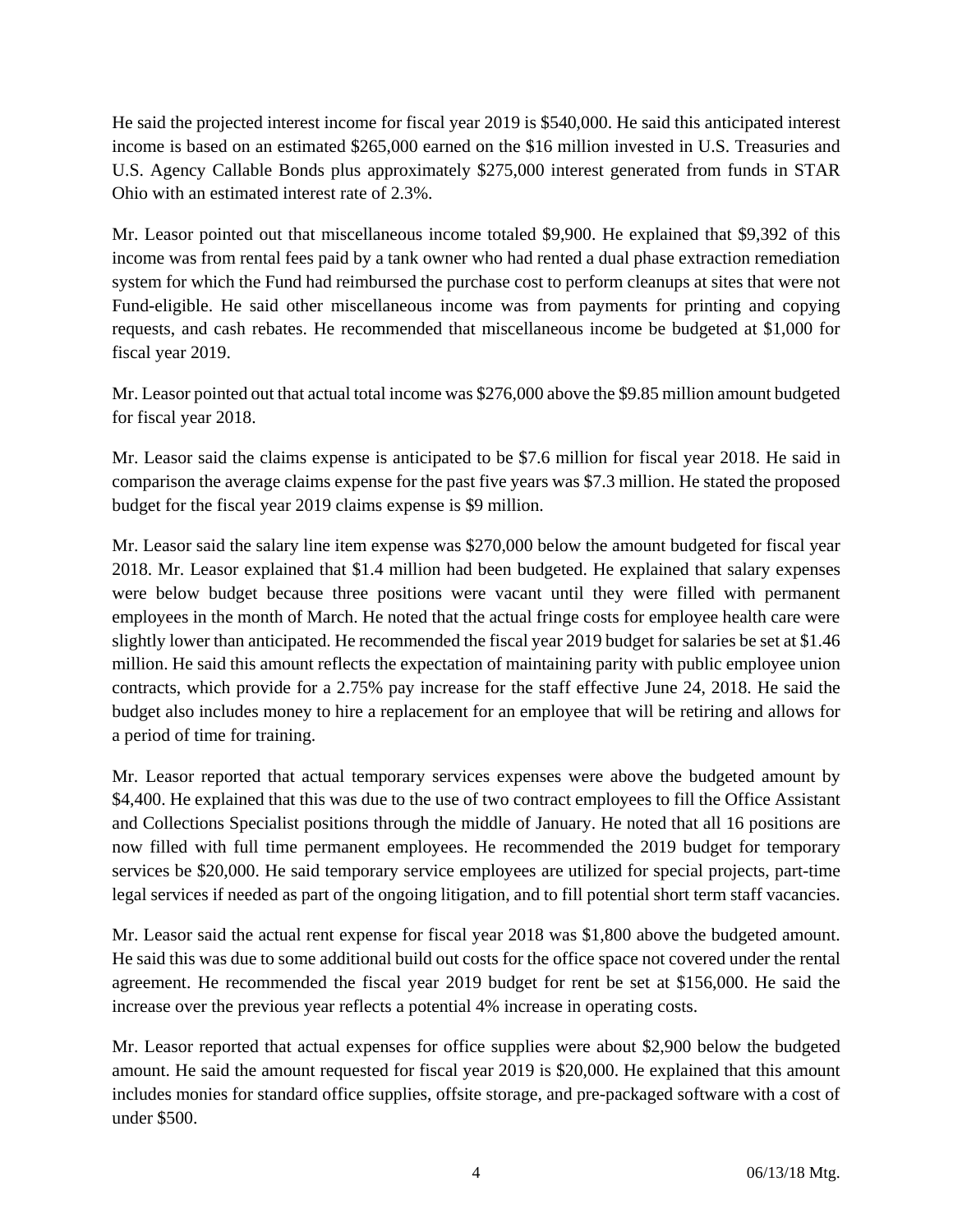Mr. Leasor reported that printing and copying expenses for fiscal year 2018 were \$4,400 below the budgeted amount. He said the recommended budget for fiscal year 2019 remains at \$15,000.

Mr. Leasor said legal and professional actual expenses were below the budgeted amount by \$21,500. He said this was due to costs for the collection of delinquent accounts being lower than anticipated. In addition, costs were not incurred for other professional services in fiscal year 2018. He said the amount requested for legal and professional expenses for fiscal year 2019 is \$240,000. He explained that this expense includes the cost for the services of the assistant attorney general, a hearing officer, the annual audit, attorney general and special counsel fees related to the collection of delinquent accounts, database maintenance services, the actuary review for the claims study, software licenses, and other miscellaneous professional services.

Mr. Leasor reported that traveling expenses were \$3,200 below the budgeted amount. He said about \$3,000 was budgeted for travel costs anticipated for the ongoing subrogation litigation. However, the actual costs were less than the estimate. He said the recommended budget for travel expenses for fiscal year 2019 is \$6,000.

Mr. Leasor stated that employee expenses were \$1,800 above the budgeted amount. He explained that these expenses were primarily for staff parking passes at the LeVeque Tower office location and the overage resulted from the move to the Executive Parkway location being delayed. He said the recommended budget for employee expense for fiscal year 2019 is \$1,000. He explained that the cost is for providing refreshments at Board meetings.

Mr. Leasor said telephone expenses were \$11,700 above the budgeted amount. He said the costs for the installation and setup of the internet connection and VoIP services for the Executive Parkway office location were significantly higher than anticipated. He said the anticipated telephone expenses for fiscal year 2019 are \$13,000. He noted that this expense includes web access, website hosting, spam/virus filtering, and the VoIP phone system.

Mr. Leasor reported that postage expenses were \$4,800 below the budgeted amount and the recommended budget for postage expenses for fiscal year 2019 is \$30,000.

Mr. Leasor said the depreciation expense was below the budgeted amount by \$4,400 and the anticipated depreciation expense for fiscal year 2019 is \$29,500. He said the increase over the previous year is expected as a result of anticipated purchases that would be discussed during his presentation of the capital budget.

Mr. Leasor pointed out that overall operating expenses were about \$292,000 below the amount budgeted for fiscal year 2018. He stated the recommended fiscal year 2019 operating expense budget total is \$1,991,500. He noted this is a \$23,900 increase from the 2018 operating expense budget.

Vice-Chairman Hull commented that the negative budget was planned with the intention of bringing down the cash reserves which currently include \$16 million invested in U.S. Treasuries and U.S. Agency Callable Bonds along with \$15 million in STAR Ohio. Chairman Rocco said that when the Board reduced the annual fees by \$50 per tank, it decreased the anticipated tank fee revenue by about \$1 million. Mr. Hightower asked why the fee was decreased and Chairman Rocco explained that the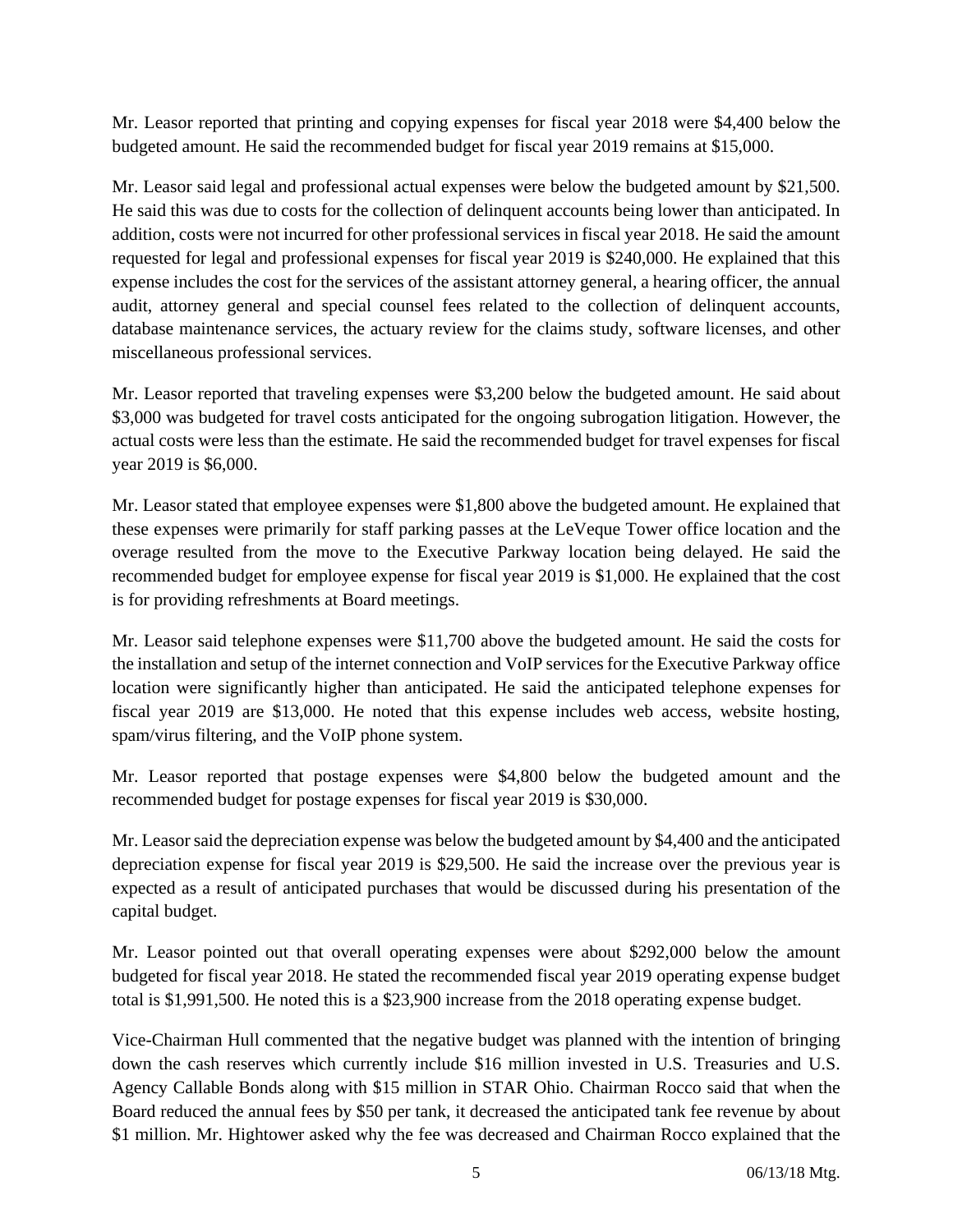concept of the Fund is to only generate revenues that are necessary to cover the claims for corrective action costs that are anticipated to be paid. He said that each year the Board reviews an analysis of the Fund's cash flow projections and liability estimates and determines what the fee should be for the upcoming program year. Vice-Chairman Hull commented that when the Fund was set up there were two bond issues which had covenants that required a certain amount of unobligated funds to be held in reserve. He said those bonds were paid off early and going forward, the intent is to spend against the reserves.

Chairman Rocco asked if there were any other comments or questions regarding the proposed operating budget and there were none. He then requested a motion to approve the operating budget as proposed. Vice-Chairman Hull so moved. Mr. Fleming seconded. A vote was taken and all members voted in favor. The motion passed.

## *Capital Budget*

Chairman Rocco called upon Mr. Leasor to present the proposed capital budget for fiscal year 2019.

Mr. Leasor said the proposed capital budget behind Tab 5 includes the fiscal year 2017 actual expenditures, the budgeted amounts and annualized expenditures for fiscal year 2018, and the recommended budget for fiscal year 2019.

Mr. Leasor said furniture and equipment was budgeted at \$45,000 for fiscal year 2018, and \$42,555 was spent on furniture for the new office space. He said the recommended furniture and equipment budget for fiscal year 2019 is \$5,000. Vice-Chairman Hull asked if the \$5,000 for furniture and equipment was for additional furniture to be purchased and Mr. Leasor explained that no additional furniture purchases are expected but the monies were budgeted in the event that furniture or equipment became damaged during the year and needed to be replaced.

Mr. Leasor reported that data processing and electronics were budgeted at \$35,000 for fiscal year 2018, and the actual expenditures for this line item were \$37,255. He said these expenditures included the purchase of a battery backup system, a blackberry device, a server rack, and a new server. He pointed out the line item was above the budgeted amount by \$2,255 due to the server cost being higher than expected. He noted the new server replaces four existing servers which have been in use since 2010. He said \$25,000 is recommended for data processing and electronics for fiscal year 2019. He noted the requested amount includes funds for the software and setup of the new server, for the purchase of prepackaged software with a cost above \$500, and for the replacement of IT-related equipment if needed.

Mr. Leasor reported that the fiscal year 2018 total capital budget was set at \$80,000 and actual expenditures were \$79,810. Mr. Leasor recommended a total fiscal year 2019 capital budget of \$30,000.

Chairman Rocco asked if there were any questions or comments concerning the proposed capital budgets and there were none. He then requested a motion to approve the capital budget as proposed. Vice-Chairman Hull so moved. Mr. Hightower seconded. A vote was taken and all members voted in favor. The motion passed.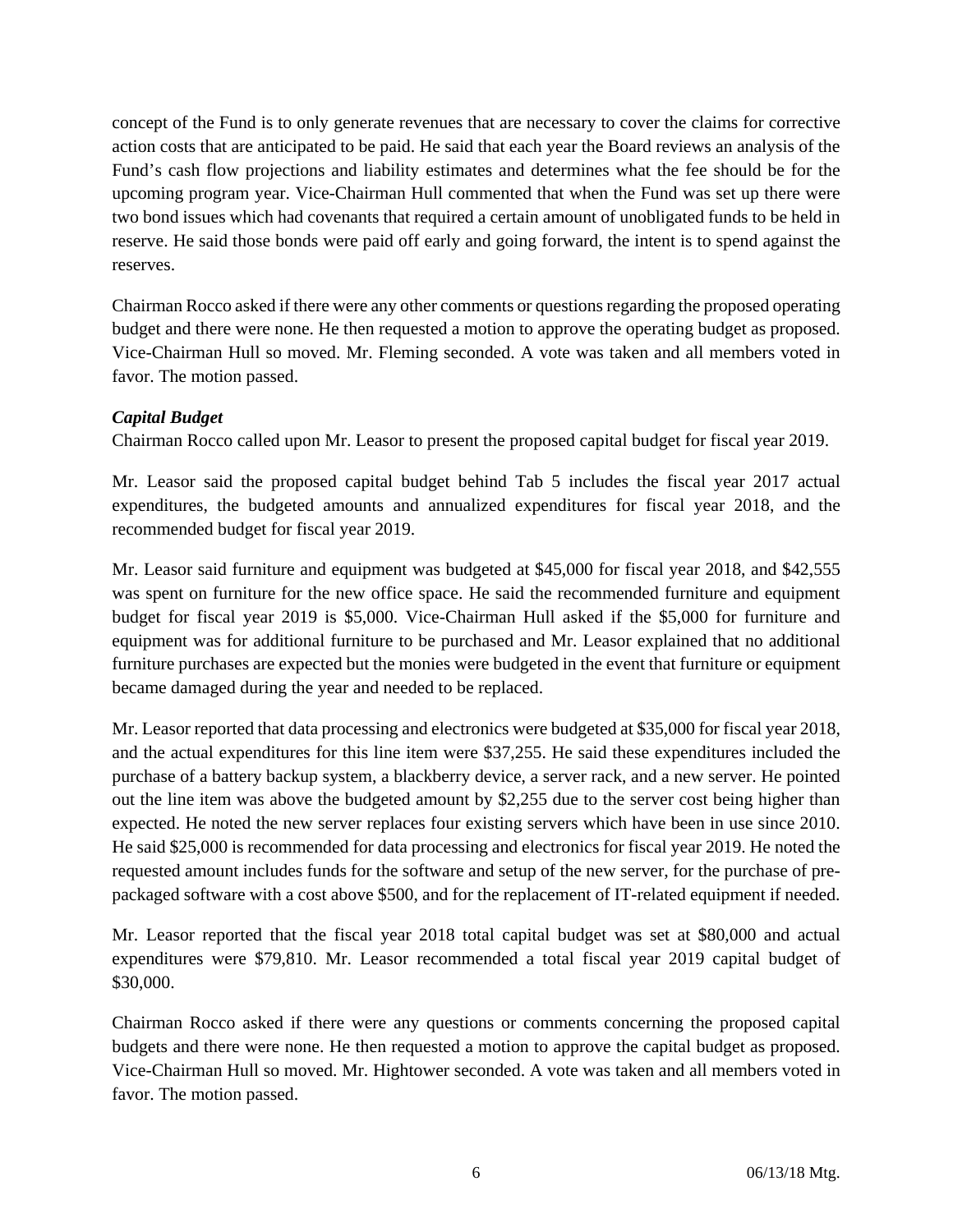Chairman Rocco requested a motion to obligate \$9 million for the payment of claims for fiscal year 2019. Vice-Chairman Hull so moved. Mr. Stephenson seconded. A vote was taken and all members voted in favor. The motion passed.

#### *Fee Statement Statistics*

Mr. Leasor stated the 2018 program year fee statements were issued on April 26, 2018, and about \$8.4 million was invoiced to 3,276 owners of 20,800 USTs.

Mr. Leasor said as of June 12, 2018, the per-tank fees collected were approximately \$3.6 million, which represents about 43% of the amount billed. He pointed out that collections for the same period in the previous year were about \$4 million. He noted that collections to date for the 2018 program year are 88.3% of the fees collected for the same period of time in the prior year. He pointed out that because the per-tank fees were reduced by \$50 or by 12.5% for the standard deductible, the reduction in fees skews the percentage in the year-to-year comparison.

Mr. Leasor said between July 1, 2017, and June 12, 2018, about \$9.4 million was collected for 2017 program year fees, and \$263,000 was collected for prior years' fees net of refunds paid.

Mr. Leasor reported for the 2018 program year, a total of 15,270 tanks were billed at the standard deductible (\$55,000) per-tank fee and about 5,560 tanks were billed at the reduced deductible (\$11,000) per-tank fee.

Mr. Leasor said as of June 12, 2018, fees had been paid at the standard deductible rate for a little under 6,000 tanks and at the reduced deductible amount for 2,700 tanks. He said, in total, fees had been paid for 8,653 tanks by 1,592 owners. He said this compares to fees being paid for 8,798 tanks by 1,638 owners for the same period of time in the prior year. He noted that in comparison to the previous year the number of tanks paid decreased by about 1.7%, and the number of owners that had paid decreased by 2.8%. He said the decreases could be attributed to decreases in both the number of tanks and owners billed from the previous year combined with the timing of payments received from a few midsize tank owners.

Mr. Leasor said for the 2017 program year, a total of 3,158 owners have paid fees for 20,429 tanks. He indicated this amount would increase slightly by June 30, 2018, when the 2017 program year ends.

Mr. Leasor said the \$3.6 million collected to date represents 42.4% of the \$8,450,000 budgeted for the 2018 program year. He said so far for program year 2018, fees had been received for 8,653 USTs, which is 42.6% of the 20,320 tanks budgeted.

#### **Compliance and Fee Assessment Report:**

Chairman Rocco called on Madelin Esquivel, Assistant Director, to present the compliance and fee assessment report.

Ms. Esquivel reported as of May 31, 2018, refunds totaling \$31,368 had been paid to 30 owners for the 2017 program year. She said a total of \$14,745 was used to offset prior years' outstanding fees. She said the combined amounts total \$46,113, which represents 20% of the \$225,000 refund goal set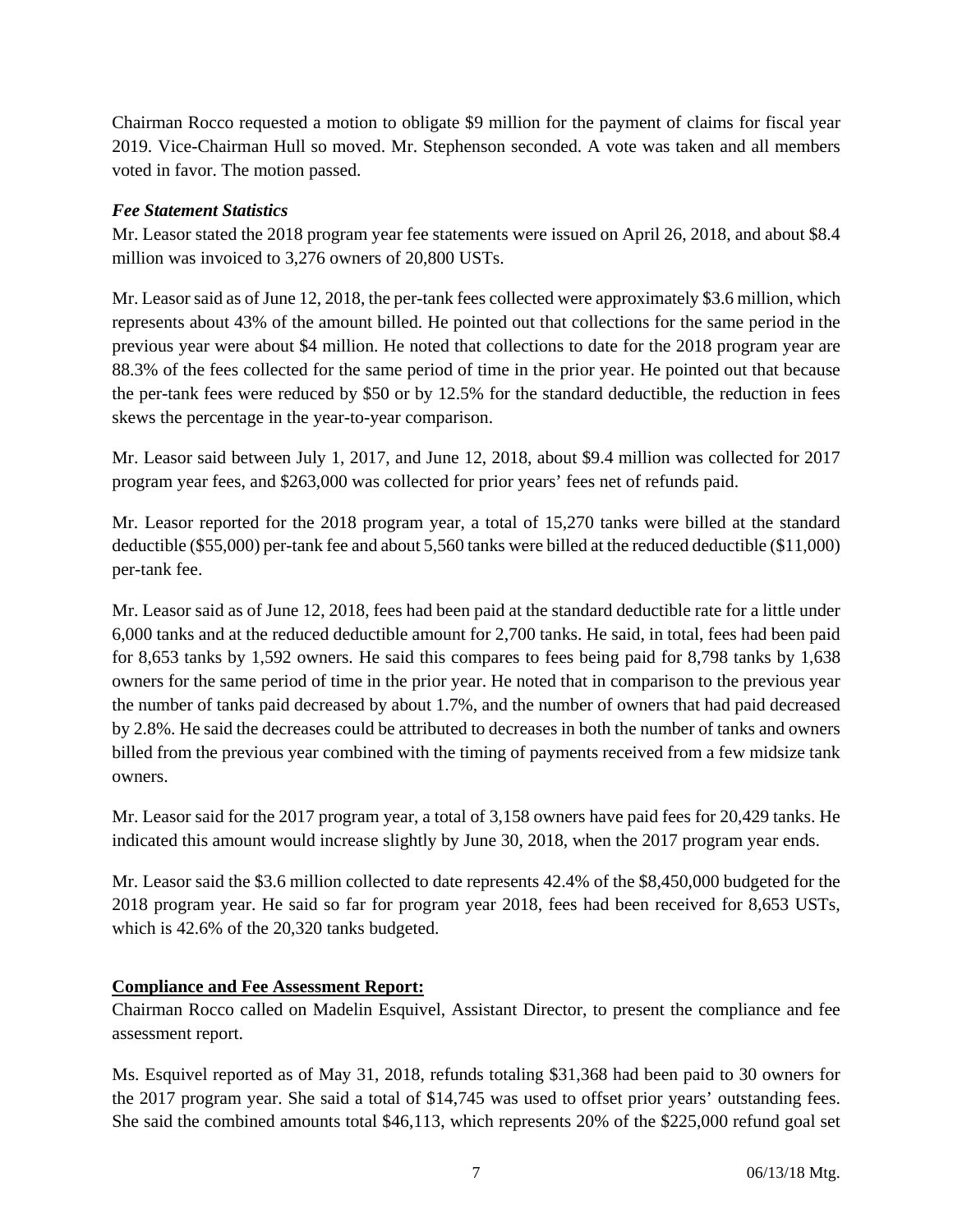for the 2017 program year. She reported as of May 31, 2018, there are 2,549 pending refunds totaling \$1,346,094. She noted that the amount of pending refunds no longer includes uncashed refund checks or refunds for which owners have not responded to requests for more information. She pointed out that this change to the report resulted in 321 fewer refunds totaling \$95,000 than what was reported at the previous meeting.

Ms. Esquivel said as of May 31, 2018, the total collected by the Attorney General's Office and Special Counsel less the collection costs was \$123,842.

Ms. Esquivel said for the 2017 program year, 205 accounts totaling \$664,750 had been certified to the Attorney General's Office for collection. She said that this amount includes the unpaid 2017 program year's fees along with additional outstanding fees that had been identified through account reconciliations.

Ms. Esquivel said that one Order Pursuant to Law is currently under appeal and information to support that appeal is expected. She said that one Determination to Deny a Certificate of Coverage is currently under appeal for which a hearing was held on August 3, 2017.

Ms. Esquivel stated that two Ability to Pay Applications are currently pending review. The Ability to Pay program allows former UST owners experiencing financial difficulty to apply for and receive a determination of their ability to pay delinquent fees.

Ms. Esquivel reported that as of June 4, 2018, a total of 3,012 Certificates of Coverage have been issued for program year 2017. She said there are 102 Applications for Certificates of Coverage currently being processed, 36 unresolved Pending Denials, and 56 unresolved Determinations to Deny a Certificate of Coverage.

Ms. Esquivel stated that there are 47 uncashed refund checks totaling \$40,160. She said there are 11 owners with pending refunds totaling \$34,410 to whom letters have been sent notifying them that more information is needed before their refunds may be issued. She said there are 30 owners with pending refunds totaling \$57,320 for which information had been requested, but no responses have been received.

## **Claims Reports:**

Chairman Rocco called on Cindy Duann, Claims Supervisor, to present the claims reports.

Ms. Duann said as of June 1, 2018, the total maximum liability of in-house open claims is just under \$30 million. She said that using the historical claim payout ratio of 75%, the actual anticipated claim liability of unpaid in-house claims is about \$22.5 million.

Ms. Duann reported that as of June 1, 2018, a total of 1,508 claims with a total face value above the deductible amount were pending review. She noted that claims received in the month of April are currently being reviewed and settled by the staff.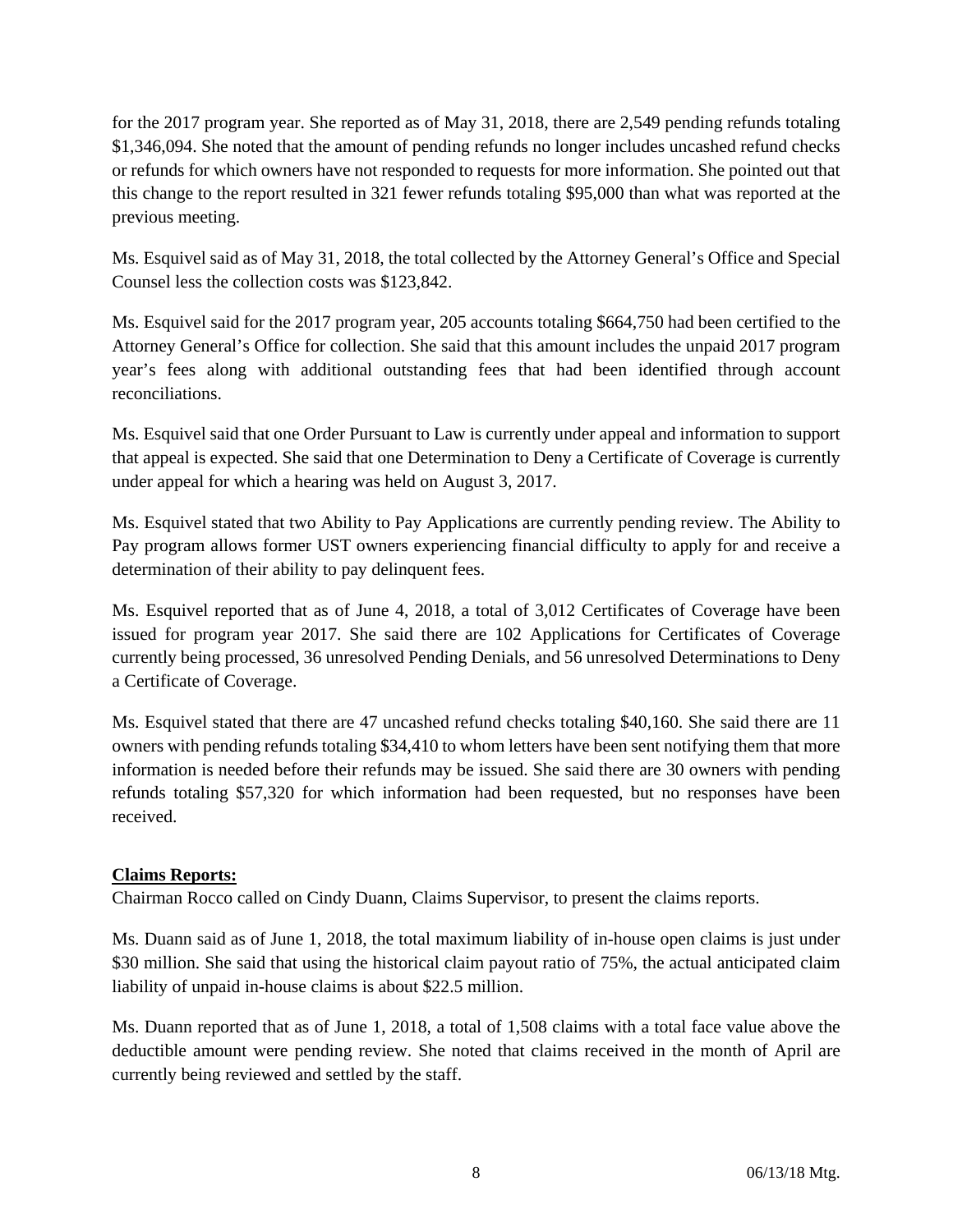Ms. Duann stated that as of June 1, 2018, a total of 18 claim settlement determinations were under appeal. She noted that since the March Board meeting, four new claim settlement appeals were received, and three claim settlement appeals had been resolved.

Ms. Duann stated that in the month of May a record number of 87 claims were received. She reported that thus far this program year a total of 553 claims were received, and the staff settled or closed 645 claims in these months. She said that for the 11 months of this program year, the total claim settlement offer was \$6.9 million and the average per claim payout was about \$12,000. She pointed out that the average claim payout ratio is 81% of the net value and this is slightly higher than the previous year's average. She said the total claim settlement offer for program year 2017 is anticipated to be \$7.5 million.

Ms. Duann said that during the previous 11 months, 76 eligibility applications were received and 72 eligibility determinations were issued. She noted that of the 72 determinations, 35 were approved and 37 were denied. She said that 29 were denied for no release being demonstrated or no corrective action work being required by BUSTR. She said currently, 37 eligibility applications are pending review and six eligibility determinations are under appeal. She noted that since the March Board meeting one eligibility determination that was under appeal had been resolved.

Ms. Duann reported that during the past 11 months, a total of 112 requests for cost pre-approval had been received and 122 cost pre-approval notifications were issued. She added that 25 cost pre-approval requests are currently pending review. She said, with the exception of annual remedial action plan cost pre-approval requests, the number of requests for cost pre-approval has been decreasing.

## **Rules Committee Report:**

Chairman Rocco stated that the Board's Rules Committee had been meeting and discussing a variety of changes to some of the Board's rules. He noted the proposed amendments were emailed to each member and were behind Tab 9 in the members' notebooks. He then called upon the Board's Executive Director, Starr Richmond, to present the proposed amendments to rules 3737-1-03, 3737-1-04, 3737-1-04.1, 3737-1-07, 3737-1-08, 3737-1-09, 3737-1-12, 3737-1-12.1, 3737-1-15, and 3737-1-19.

Ms. Richmond explained that the proposed changes are primarily being driven by amendments to the Fire Marshal's rules which became effective on September 1, 2017. She said the Fire Marshal has a definition for the term "confirmed release" and beginning in 2017, a confirmed release must be reported to the Fire Marshal. She explained that the term is being added to the Board's definition rule 3737-1-03 and noted that it has the same meaning as it does in the Fire Marshal's rule. She pointed out that the terms release, suspected release, and confirmed release are now defined, and the committee felt that rather than repeating all three terms throughout the Board's rules, it made sense to add a new term called "release incident" which could be used in place of the three terms. Chairman Rocco said that "release incident" is being defined as the earliest discovery of a release, suspected release, or confirmed release. He explained that the goal was to narrow down the three different types of release reporting dates to a single date, and noted that the earliest date would be used as the starting point for calculating eligibility and claim filing deadlines.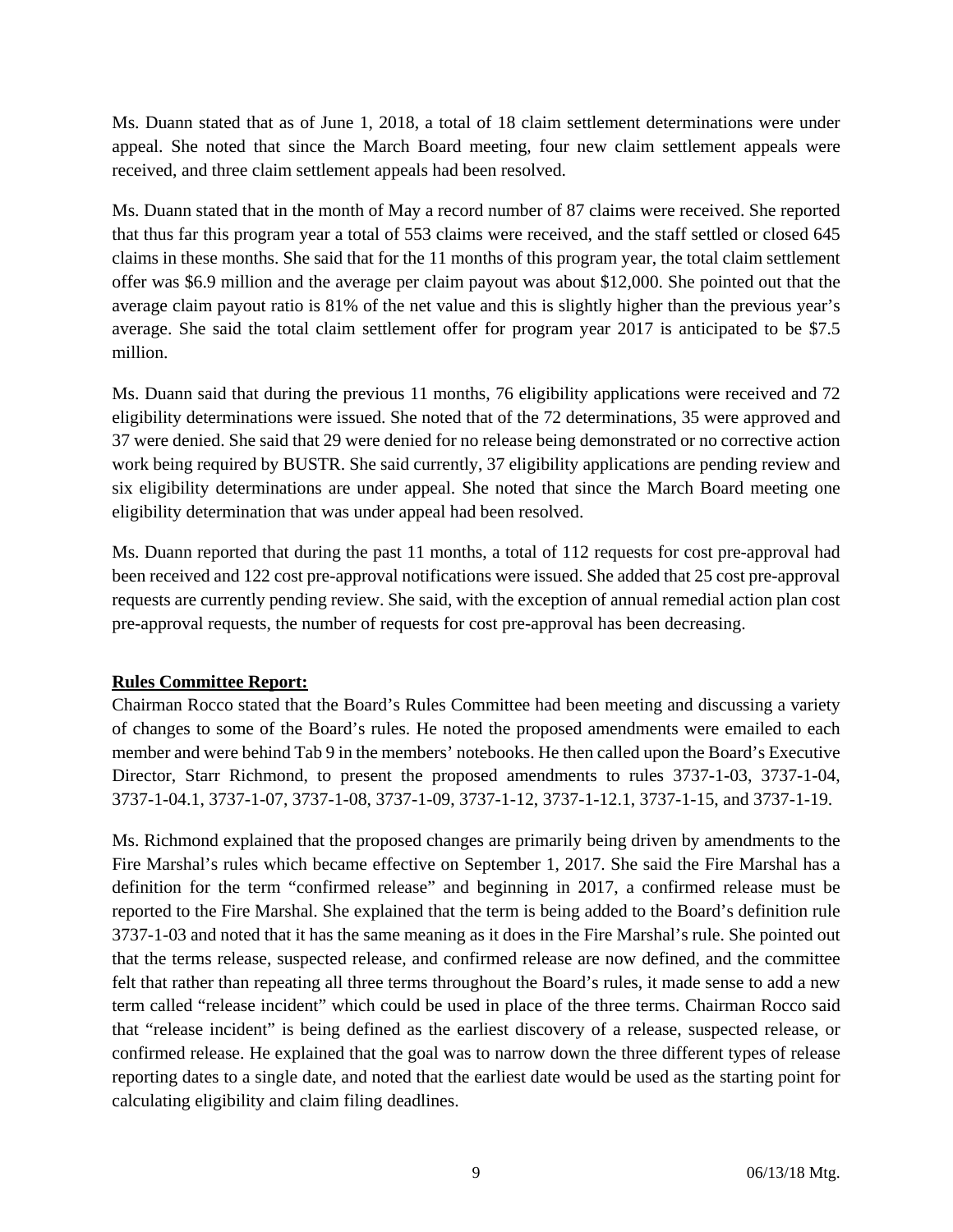The following summarizes the proposed rule changes:

## Rule 3737-1-03 Definitions.

The proposed amendment to the rule adds the term "confirmed release" as it is defined in the Fire Marshal's rule 1301:7-9-13. The term "release incident" is also being added and means a "release," "suspected release," or "confirmed release" whichever is first discovered. In general, this new term will replace the existing phrase "suspected release or release, whichever is first" throughout the Board's rules.

# Rule 3737-1-04 Annual petroleum underground storage tank financial assurance fee, certification of compliance and financial responsibility.

The proposed amendment to paragraph (G)(2) will replace "petroleum release" with "release incident."

## Rule 3737-1-04.1 Coverage reinstatement.

The proposed amendment to paragraph  $(A)(2)$  will replace the language "Certify that, prior to payment, there has been no suspected release or release required to be reported to the fire marshal from the underground storage tank system..." with "Certify that, prior to payment, no release has been suspected or confirmed from the underground storage tank system..." The proposed amendment to paragraph (C) will replace the language "Nothing in any part of this rule shall be interpreted to allow retroactive coverage for suspected releases or releases required to be reported to the fire marshal..." with "Nothing in any part of this rule shall be interpreted to allow retroactive coverage for releases suspected or confirmed..." Both amendments are intended to provide additional clarification and make the rule easier to read.

#### Rule 3737-1-07 Establishing fund eligibility for corrective action costs.

The proposed amendments to paragraphs  $(A)(1)$ ,  $(A)(2)$ ,  $(A)(5)(a)$ , and  $(A)(10)$  will replace the language "suspected release or release, whichever is first" with the new term "release incident." Paragraph (A)(9) is being updated to include the "confirmed release" reporting requirement of the Fire Marshal's rule 1301:7-9-13.

#### Rule 3737-1-08 Disbursement of the financial assurance fund.

The proposed amendments to paragraphs  $(D)(3)$  and  $(D)(4)$  will increase the hardship status approval period from one year to two years.

## Rule 3737-1-09 Limitations of fund coverage.

The proposed amendment to paragraph  $(A)(2)$  will replace "suspected release or release" with "release." The word "solely" is being removed from paragraphs  $(A)(5)$  and  $(A)(6)$ .

## Rule 3737-1-12 Application for reimbursement.

The proposed amendment to paragraph (D) will indicate that the one-year filing period applies to corrective actions performed under rule 1301:7-9-13 that was in effect between March 1, 2005, and August 31, 2017. The missing word "program" is being added to paragraph  $(D)(10)$ . The proposed new paragraph (E) is identical to paragraph (D) except it indicates that the one-year filing period applies to corrective actions performed under rule 1301:7-9-13 that was effective on or after September 1, 2017, and the new term "release incident" is being used in paragraphs (E)(1) and (E)(2). Paragraphs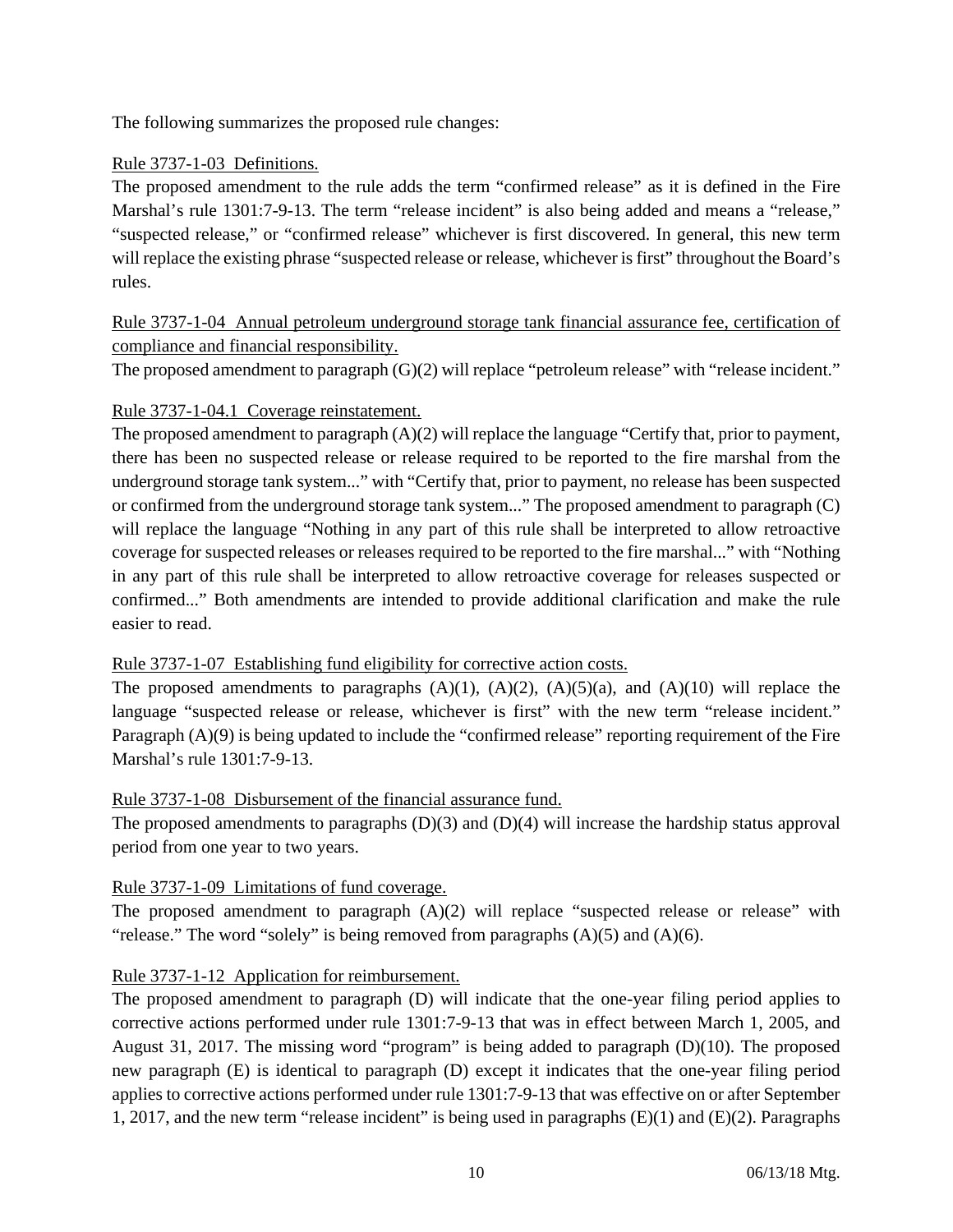$(F)(2)$  and  $(K)(1)$  are being amended to properly cite the applicable paragraphs of the rule. The amendment to paragraph  $(K)(2)$  is editorial in nature with the intent of making the text easier to read and understand.

#### Rule 3737-1-12.1 Mandatory and voluntary pre-approval of corrective action costs.

The proposed new paragraph  $(A)(6)$  requires the annual submission of an estimated cost and completion schedule for the corrective action costs associated with free product monitoring activities required by BUSTR's 2017 Technical Guidance Manual. Paragraph (B) is being amended to cite the applicable paragraphs of the rule as proposed.

## Rule 3737-1-15 Modifying the deductible or the reduced deductible.

The proposed amendment to paragraph (C) will replace the language "suspected release or release, whichever is first" with the new term "release incident."

## Rule 3737-1-19 Establishing fund eligibility for third party claims.

The proposed amendments to paragraphs  $(A)(2)$ ,  $(A)(3)$ , and  $(A)(8)$  will replace the language "suspected release or release, whichever is first" with the new term "release incident." Paragraph (A)(7) is being updated to include the "confirmed release" reporting requirement of the Fire Marshal's rule 1301:7-9-13.

Chairman Rocco asked if there were any questions or discussion concerning the rule amendments that Ms. Richmond presented and there was none. Chairman Rocco requested a motion to approve the draft amendments to rules 3737-1-03, 3737-1-04, 3737-1-04.1, 3737-1-07, 3737-1-08, 3737-1-09, 3737-1-12, 3737-1-12.1, 3737-1-15, and 3737-1-19 and to file the proposed amended rules with the Joint Committee on Agency Rule Review, Legislative Service Commission, and the Secretary of State. Vice-Chairman Hull so moved. Ms. Waggener seconded. A vote was taken and all members were in favor. The motion passed.

#### **Unfinished Business:**

# *Matthew and Alicia Miller Administrative Appeals*  **Facility Number: 23812-0001, 522 Dover Road, Sugarcreek**

Chairman Rocco stated that the administrative appeals filed by Matthew and Alicia Miller were on the agenda to be addressed by the Board. He said that although the appeals had been presented and discussed at previous meetings, he had asked the Board's hearing officer, Howard Silver, to present the cases and his Report and Recommendation again for the benefit of the new board members and exofficio designees that were present. He then called upon Mr. Silver to summarize his findings and present his recommendation to the Board.

Mr. Silver stated that the appeals before the Board concern a consolidated proceeding involving two separate cases. He explained that the first case involves the denial of a Certificate of Coverage to Matthew and Alicia Miller and the second case involves the denial of a request for eligibility under the Financial Assurance Fund (Fund). He explained that the cases are related because in order to be granted eligibility under the Fund, the applicant must possess a valid Certificate of Coverage.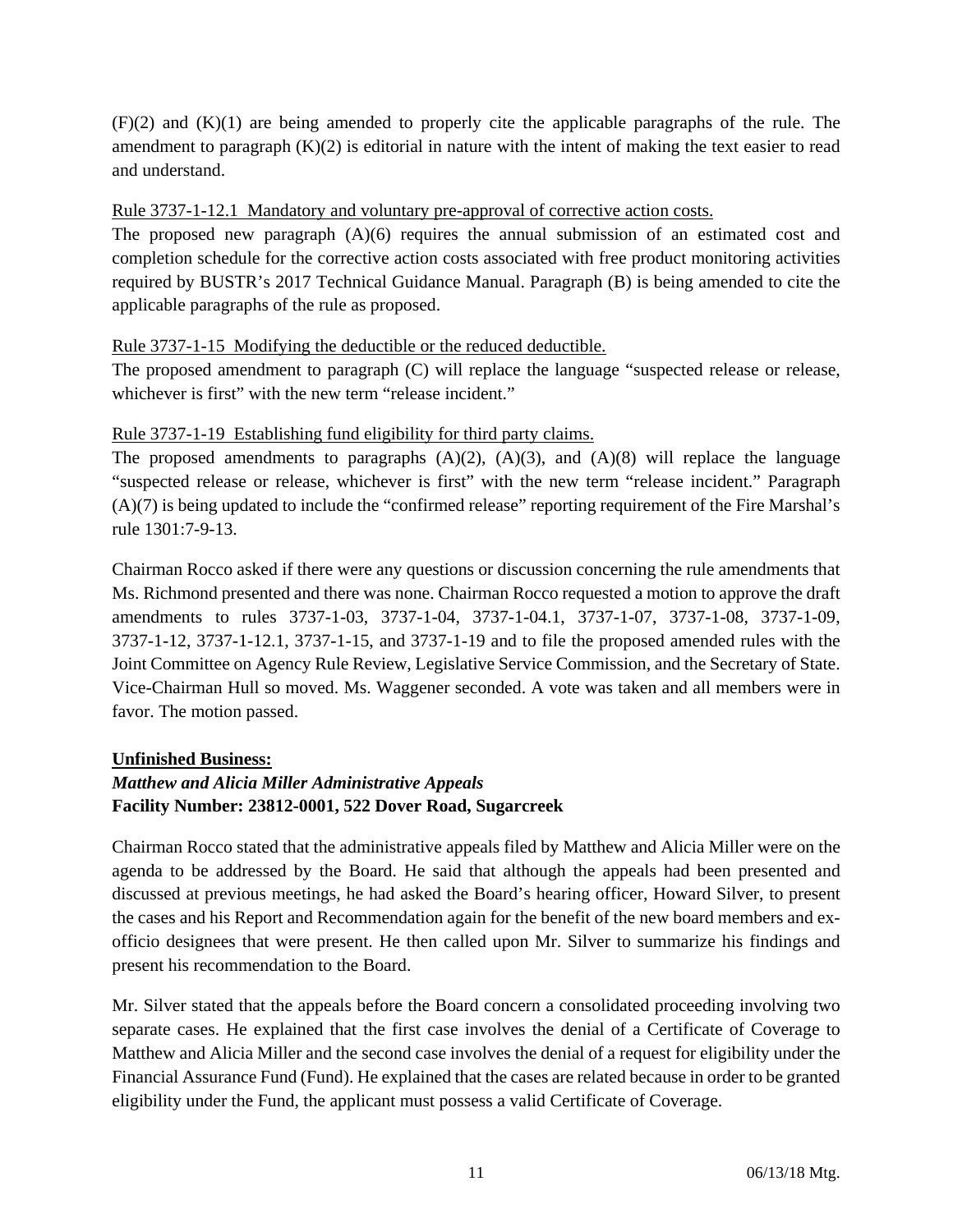Mr. Silver said that the Millers purchased a property located in Sugarcreek, Ohio that had been operated as a Sunoco gas station for many years. He said the property had three UST systems located on it for dispensing gasoline, but the Millers had no interest in operating a fueling station and bought the property with the intention of opening a winery. He said that the Millers contacted the Board and discussed the process for transferring the Certificate of Coverage and after the sale of the property was completed, they submitted a Transfer of Ownership Form along with a \$500 check as payment of the transfer fee. He stated that after the form and transfer fee payment were received, the Board's Executive Director reviewed the items and in accordance with the Board's rules, on February 23, 2016, sent to the Millers a letter explaining that in order to secure a Certificate of Coverage, a certification that the tanks are in compliance with applicable State Fire Marshal rules and a statement of financial responsibility for the Fund deductible amount were needed. He said an application which provided the appropriate form to certify compliance with the State Fire Marshal's rules and for financial responsibility to be demonstrated was enclosed with the letter. He further explained that the notice cited the applicable laws and set a 30-day timeframe for which the documents needed to secure the coverage were to be provided. He said after the 30 days had passed without a response from the Millers, on April 5, 2016, the Board's Executive Director issued another letter stating that since the requested information had not been received, the Certificate of Coverage was denied. He said the Millers timely filed an appeal of the denial of the Certificate of Coverage.

Mr. Silver said the second case concerns an Application for Financial Assurance Fund Eligibility which the Millers filed in order to be determined eligible for the reimbursement of corrective action costs. He said that since the Millers had no interest in operating the gasoline service station, they had the tanks removed in March of 2016, and at that time, there was an indication of petroleum contamination above action levels. He said that Ms. Richmond, in her role as Director of the Financial Assurance Fund, sent a letter to the Millers denying their request for eligibility under the Fund. He said one reason for the denial was because the Millers did not have a Certificate of Coverage at the time the release was first suspected or confirmed. He said there was a second reason for the denial of eligibility which had to do with the date the tanks were last used. He said there was a conflict of facts presented at the hearing. He said the closure reported submitted with the eligibility application indicated the tanks were last used in January of 2015. However the Millers were in possession of an invoice from a gasoline wholesaler which indicated there was a delivery of gasoline to the station in August of 2015.

Mr. Silver explained that when tanks are taken out of service, there are certain actions that must be taken dependent upon if the tanks have been out of use for 30 days, 90 days, or one year. He said that the date the tanks were last used is significant because there is a lack of compliance if a permit was not obtained and certain actions were not taken dependent upon how long the tanks were out of use. He said that because he could not determine with any precision the last date the tanks were used, he did not recommend that eligibility be denied for lack of compliance. He did, however, recommend that eligibility under the Fund be denied because he was convinced that the Certificate of Coverage which is necessary for eligibility to be granted was appropriately denied for the reasons he previously stated.

Mr. Silver stated that his understanding of the Millers position is that even though they could not show the signature that was necessary to certify compliance with the State Fire Marshal's rules, or the form to demonstrate their financial ability to meet the deductible amount, or the proof that the completed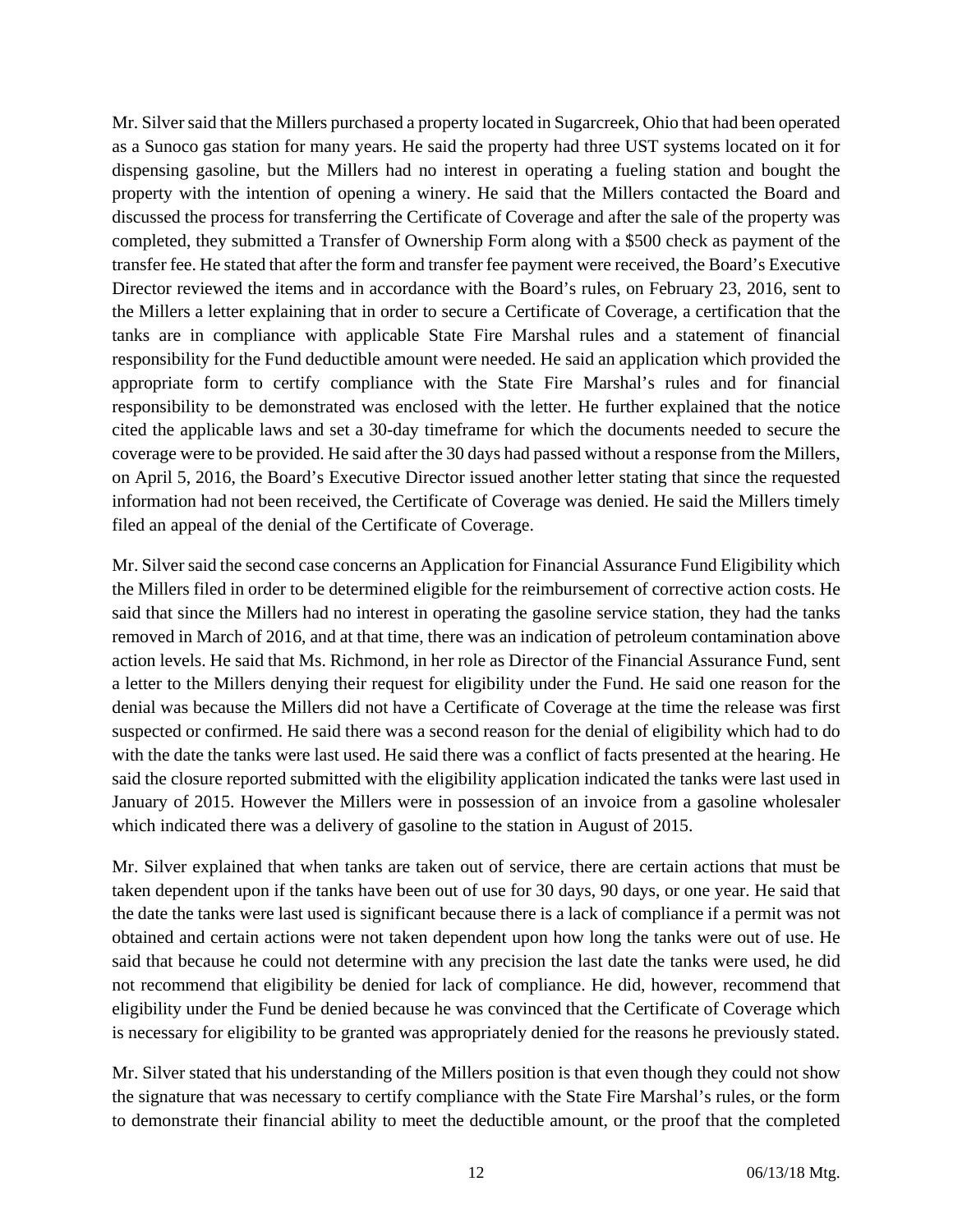form requested by the Executive Director was provided within the 30 days as required, they had every intention of satisfying the law. He said that in his view when the laws passed by the general assembly require instances of conduct, it is not just motivation or intention that satisfy the requirements of the law. He said that based on the evidence in the hearing record, his opinion remains that the Millers simply did not do what was required by Ohio law and the rules passed by the Board; he therefore recommended that the Millers appeals be denied.

Chairman Rocco invited the Millers' counsel, Jacqueline Caldwell, to address the Board. Ms. Caldwell stated that the position of the Millers is that they complied with all three requirements necessary to obtain the Certificate of Coverage and that the actions they took show their plain intent to comply with the law. She explained that prior to and following the sale of the property, Mr. Miller contacted the Board and discussed the steps needed to obtain Fund coverage. She noted that the Board's communication logs reflect these conversations and indicate that Mr. Miller was directed to submit a Transfer of Ownership Form available on the Board's website, and to pay a \$500 transfer fee. She said that Mr. Miller testified at the hearing that when he signed the Transfer of Ownership Form, he believed he was in fact certifying the tanks were in compliance with the applicable rules of the State Fire Marshal. She said that Mr. Miller understood that he would need to demonstrate financial responsibility for the deductible amount, and he did this by obtaining a letter from his bank stating that the amount of funds available in his account. She stated that a mistake was made and this letter was sent to BUSTR (Bureau of Underground Storage Tank Regulations) and not to the Board. She noted that the Millers thought that BUSTR and the Board were different offices within the same agency. She said they truly believe they did comply with the law by submitting the Transfer of Ownership Form as directed, by obtaining the letter from their bank to demonstrate financial responsibility, and by paying the \$500 transfer fee. She said by taking these steps, their position is they satisfied the requirements to obtain a certificate.

Ms. Caldwell said that when the Millers received the correspondence requesting the Application for Certificate of Coverage, they did not read it carefully and at that point, had not sought legal counsel. She said they thought the information being requested in the letter was the same information that had already been mailed to the Board and thought perhaps it had not yet been received. She noted that a communication log from April of 2016 shows that Mr. Miller called the Board and on that day, stated that he believed he had submitted the necessary application along with the letter from his bank. She also said that Mr. Miller's testimony was that if he had known that there was an additional form that was required in order to certify the tanks were in compliance, he would have signed it. She pointed out that Mr. Miller was directed to a form on the Board's website during his conversations with the Board's staff and the Application for Certificate of Coverage is not available on the website.

Ms. Caldwell explained that following the appeal hearing, she found a 2016 Ohio Supreme Court decision concerning certification language which was referenced in the objections filed to the Report and Recommendation. She said that in their decision, the Supreme Court found that under certain circumstances, exact certification language is not necessary if the plain intent is to comply with the certification requirement. She said the Millers believe the verifiable facts show the Millers plain intent to comply and serve as an independent reason they are entitled to a Certificate of Coverage.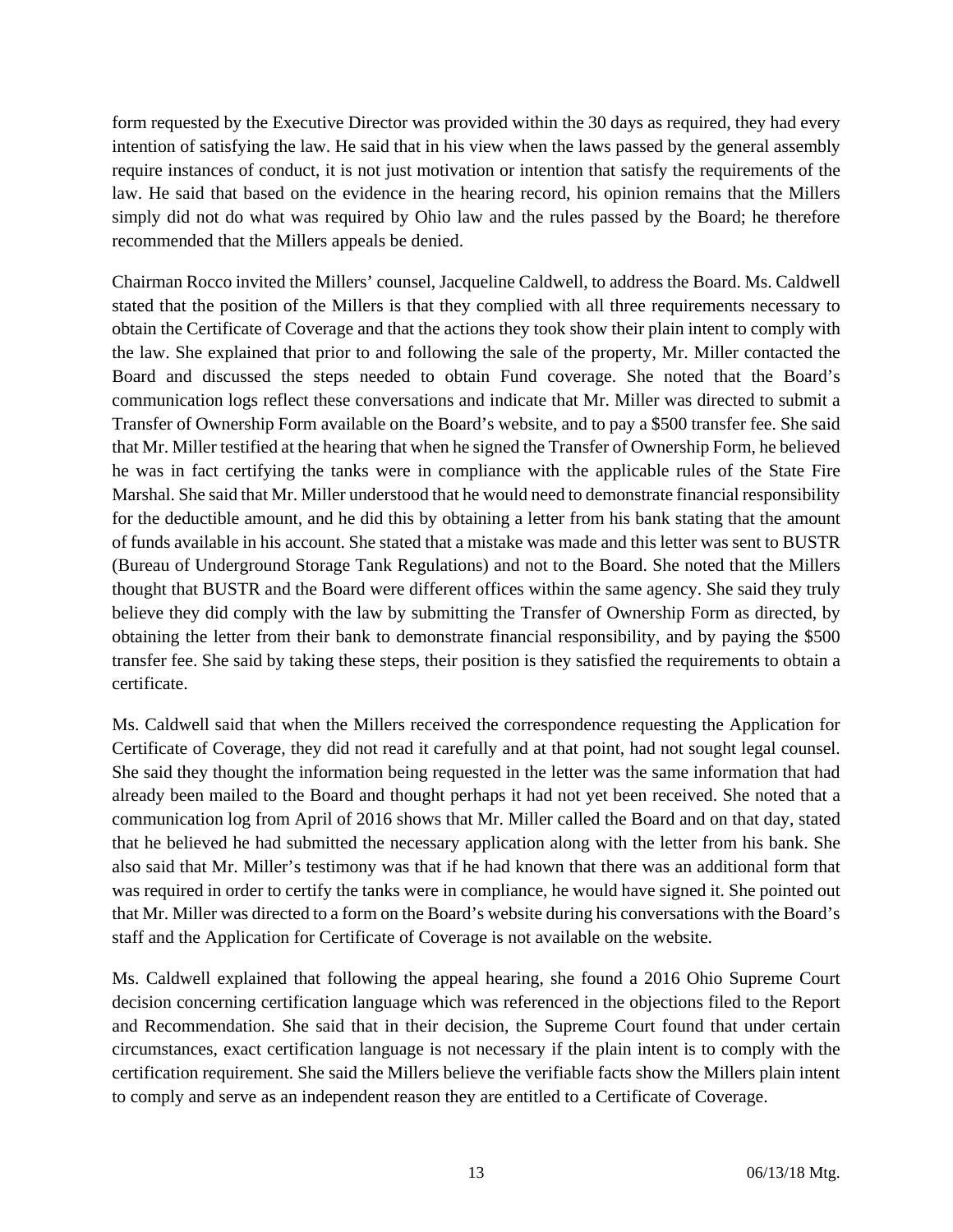Ms. Caldwell commented that the Millers bought the property from an elderly gentleman in poor health and were not familiar with the rules and regulations concerning tank ownership. She stated that they registered the tanks and took every step they believed to be necessary to be in compliance with both BUSTR and the Board. She noted that since the Millers had no intention of operating the service station, they removed the tanks believing it to be the right thing to do for the community and for the environment. She said because they acted so quickly, the removal occurred before the Millers fully understood there were any deficiencies with the filing for the Certificate of Coverage. She noted that if they had waited two more weeks to remove the tanks, they could have corrected all errors and submitted the necessary information.

Ms. Caldwell said the Millers also sought insurance from a private insurer for the tanks and the application for the private insurance policy included specific certification language concerning compliance with the Fire Marshal's rules. She said that the certification on that application serves as additional objective evidence showing the Millers in fact certified the tanks were in compliance. She then restated that they believe the independently verified objective written evidence, including the Board's communication logs, the Transfer of Ownership Form, and the certification on the private insurance application form demonstrate the Millers took the steps to show their certification of compliance with the Fire Marshal's rules and also certification of financial responsibility.

Chairman Rocco asked the Board members if they had any questions and Mr. Hightower asked if the only barrier for the Millers opening the winery or moving forward with the property is the decision of the Board. Ms. Caldwell stated that she didn't know that for a fact but noted the Millers are currently trying to sell the property. She noted that the corrective action work has been halted with approved extensions from BUSTR until there is a decision by the Board. Chairman Rocco stated that the Board would deliberate privately to discuss the appeals.

Following the Board's deliberations, the public meeting resumed. Chairman Rocco explained that the Board had spent a considerable amount of time examining the record, listening to the testimony, and considering the facts in the case and they were ready to make a decision. He explained that the motion would be to either approve of the hearing officer's recommendation to uphold the denial of the Certificate of Coverage and the denial of eligibility under the Fund or it would be to disapprove the recommendation. Vice-Chairman Hull moved to accept the hearing officer's findings and recommendation to uphold the Director's determinations. Mr. Stephenson seconded. Vice-Chairman Hull commented that the Board had worked hard to find a way to assist the Millers in their endeavor, but based on the Board's rules and procedures they simply could not.

Chairman Rocco pointed out that the motion would be addressing both appeals and for purposes of the record, he felt it appropriate to restate the motion as he understood it. He said that the motion is to adopt the findings of facts, conclusions of law, and recommendation of the hearing officer that the April 5, 2016 Denial of a Certificate of Coverage and the May 5, 2017 Denial of Eligibility under the Petroleum Underground Storage Tank Financial Assurance Fund directed to Matthew and Alicia Miller comprises valid state action as a matter of fact and law and that they be upheld. He then called for a roll call. The following members voted in the affirmative: Ms. Waggener and Messrs. Fleming, Hightower, Hull, Ord, Rocco, and Stephenson. Messrs. Bergman and Rzepka abstained. The motion passed.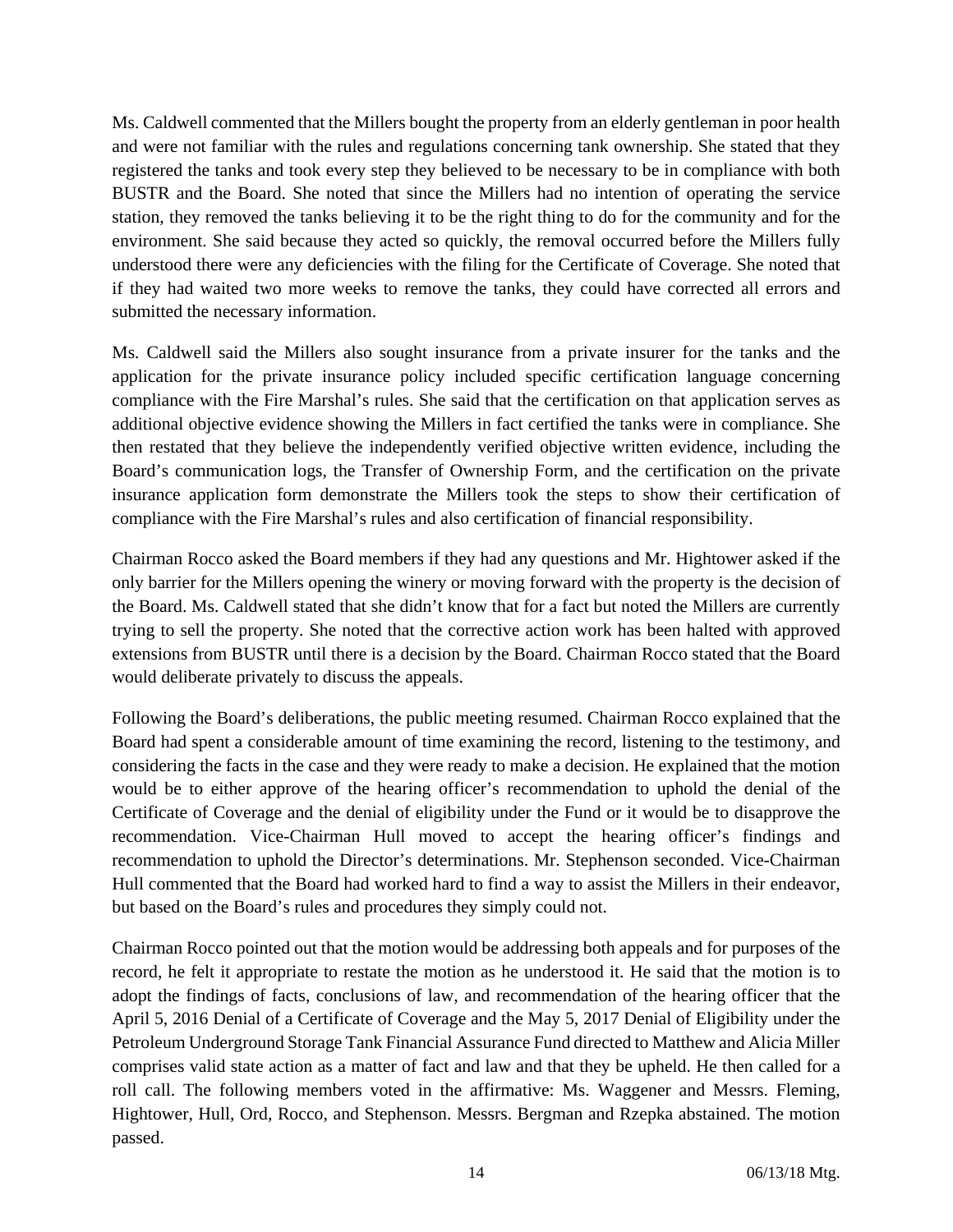#### **New Business:**

#### *Hearing Officer's Contract Renewal*

Chairman Rocco said the contract for the Board's hearing officer, Howard Silver, was up for renewal. He said Mr. Silver has been the Board's hearing officer for many years and thanked him for the great work that he's done. He explained that Mr. Silver has agreed to extend his contract as the Board's hearing officer at the terms of the existing agreement. He then requested a motion to authorize the Chairman to enter into an agreement with Howard Silver for the continuation of hearing officer services for the period of July 1, 2018, through June 30, 2019. Mr. Fleming so moved and Vice-Chairman Hull seconded. He asked if there were any questions or discussion concerning the contract and there were none. A vote was taken and the motion passed.

#### *Assistant Attorney General Memorandum of Understanding*

Chairman Rocco said the agreement for the assistant attorney general is also up for renewal. He said the proposed contract is essentially the same as the previous contract with the only difference being the fee for the services being changed to \$94,365. He said that given the considerable amount of litigation going on, he believed the fee to be reasonable and requested a motion to authorize the Chairman to enter into the agreement with the Attorney General's Office for the continuation of legal services in an amount not to exceed \$94,365 for fiscal year 2019. Vice-Chairman Hull so moved Mr. Fleming seconded. Chairman Rocco asked if there were any questions or discussion concerning the contract and there were none. A vote was taken and all members were in favor. The motion passed.

#### *Database Consultant Contract*

Chairman Rocco called upon Ms. Richmond to discuss the database consultant contract.

Ms. Richmond said the Board's database known as STARRS (Statistical Tank and Reimbursement Records System) has been in operation since 2000 and each year the Board enters into a maintenance contract with the developer of the system for support services. She explained that the developer will write SQL queries in order to extract data out of the database and make changes such as an update that was needed to recognize the new corrective action rules that the Fire Marshal adopted in 2017. She said the contract is for an amount not to exceed \$15,000. Vice-Chairman Hull asked if the requested funding was sufficient and Ms. Richmond stated that the amount has been sufficient in the past. She noted that the system functions properly and only needs updates when there are processes such as rule changes that require it to be updated.

Vice-Chairman Hull asked if the database is sufficiently protected against hacking. Mr. Leasor responded explaining that there are multiple levels of security protection provided through WebForce, iPrism, and antivirus software. He said there are also multiple levels of password protection to prevent unauthorized access. Vice-Chairman Hull suggested that another consultant be brought in on a onetime basis to evaluate the security systems being used and to confirm whether the protection is up to date and adequate. Ms. Richmond commented that it would be a fitting time to assess the security systems since the new server and new software are being installed.

Chairman Rocco asked if there were any other questions and there were none. He then requested a motion to authorize the Chairman to enter into an agreement with Software Engineering LLC for various updates and fixes to the existing STARRS database in an amount not to exceed \$15,000 for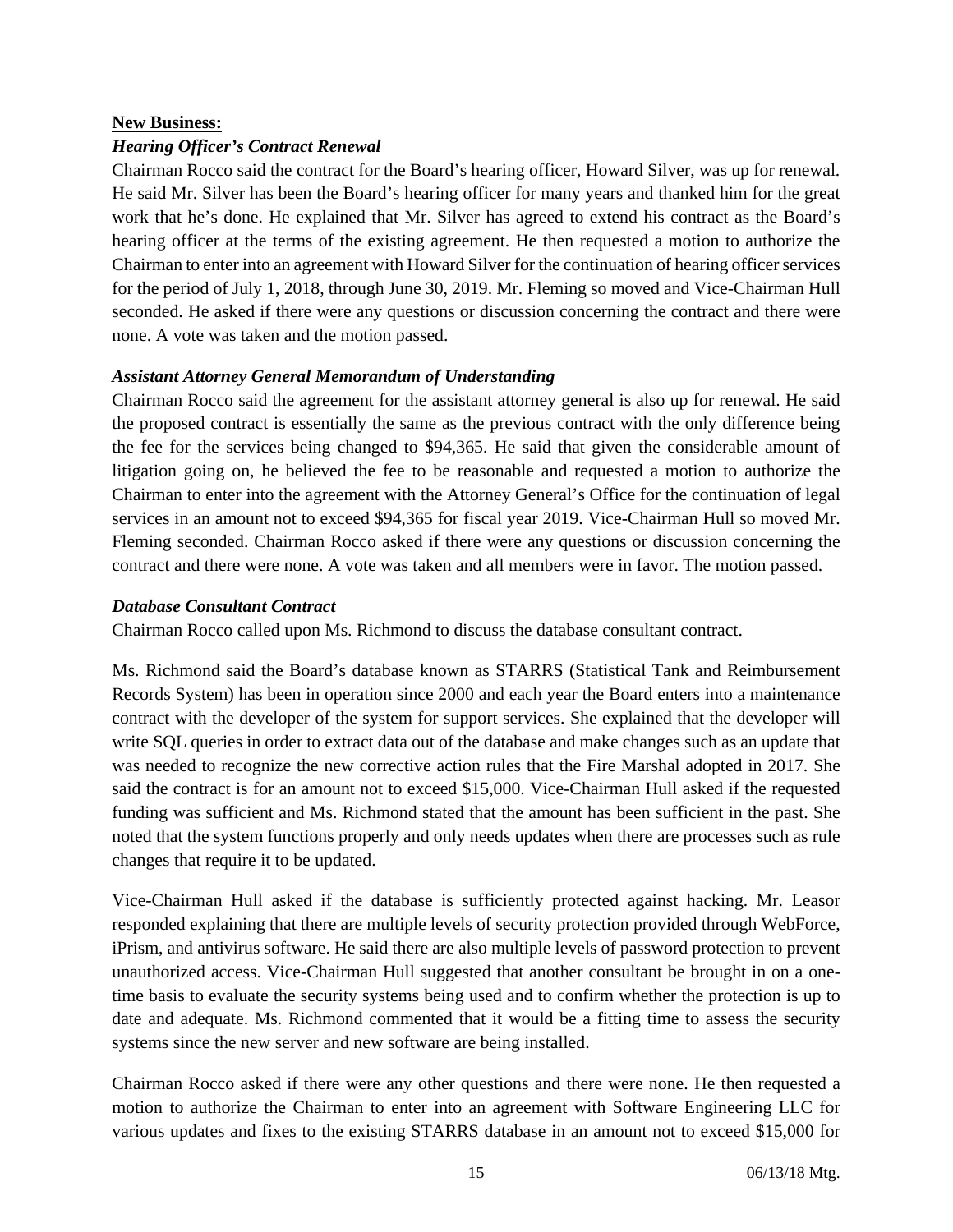fiscal year 2019. Vice-Chairman Hull so moved and Ms. Waggener seconded. A vote was taken and all members were in favor. The motion passed.

## *Personnel Compensation*

Chairman Rocco stated that as discussed during Mr. Leasor's presentation of the salary budget for the upcoming fiscal year, there is a contract-related salary increase of 2.75% being given to state employees. He explained that any adjustment to the salary of the Board's Executive Director, Starr Richmond, requires Board approval. He commented that Ms. Richmond does outstanding work for the Board and he recommended that she be provided with the salary increase as well. He then requested a motion to approve a 2.75% salary increase for Starr Richmond with an effective date of June 24, 2018. Vice-Chairman Hull so moved and Mr. Stephenson seconded. A vote was taken and all members were in favor. The motion passed.

## *Hardship Applications*

Chairman Rocco called upon Ms. Richmond to present the hardship applications.

Ms. Richmond stated that the Board's rule 3737-1-08 provides for an owner experiencing financial hardship to apply for hardship status with the Fund. She said granting hardship status allows for the acceleration of the review of the claims submitted by the owner. Ms. Richmond noted that granting hardship status does not increase the amount of reimbursement to the tank owner. She stated by accelerating the review of the claim, it reduces the financial burden the owner would experience if the claims were reviewed and settled in the normal course of business. She said, once granted, the hardship status remains in effect for a one-year period and at that time, the owner may reapply for hardship status.

Ms. Richmond stated that, in determining hardship status, the application and a minimum of two years of income tax records are reviewed. She said, in addition, a U.S. EPA financial capacity test is used to evaluate the owner's cash flow and determine if the owner is able to carry debt, in which case, the owner could finance the costs of corrective actions over time.

## **Claim # 11387-0001/05/16/91, Washington & Lee Service Inc.**

Ms. Richmond said Washington & Lee Service Inc. is the responsible party for a release that was discovered at 2080 Lee Road in Cleveland Heights, Ohio. She noted that Washington & Lee Service Inc. was dissolved in 2007, but as the owner of the corporation, David Saginor is a responsible person and is requesting the Board grant hardship status to him.

Ms. Richmond explained that this is his fifth request for hardship status, and to date, the Fund has reimbursed \$570,000. She noted there are currently no unsettled claims in house and the estimated cost of corrective actions for the next year is \$125,000.

Ms. Richmond said all underground tanks were removed in June 1991 and the property was sold in October 2006. She said Mr. Saginor provided the financing for the new owner and the new owner makes a monthly payment to Mr. Saginor, which totals \$24,000 annually. She added that Mr. Saginor is still responsible for and has continued the corrective actions at the site.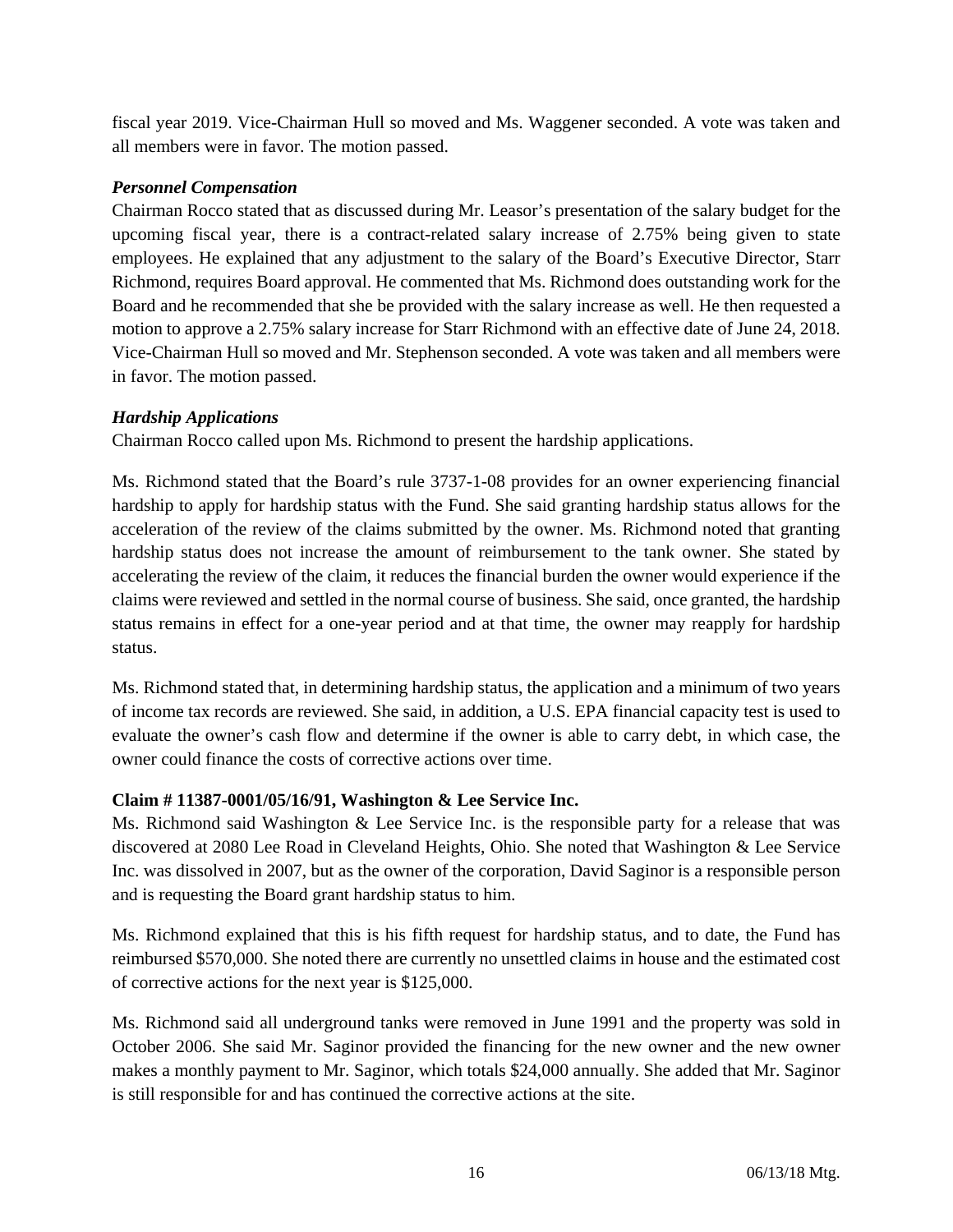Ms. Richmond said the U.S. EPA financial capacity test estimates that Mr. Saginor could only afford corrective action costs of just over \$32,000 based on his cash flow and debt capacity.

Ms. Richmond said that since the amount he could afford is insufficient to cover the estimated cost of corrective actions, she recommended the Board approve the application and grant hardship status to Mr. Saginor. Vice-Chairman Hull so moved and Mr. Ord seconded. A vote was taken and all members voted in the affirmative. The motion passed.

## **Claim # 13755-0001/05/24/91, Raymond Cooper**

Ms. Richmond said that Raymond Cooper is the responsible person for a release that was discovered in 1991 at 111 East Main Street in Lucas, Ohio, and this is his 14th request for hardship status. She said to date, the Fund has reimbursed about \$393,000 for corrective action costs for the release, and the anticipated costs for corrective action activities for the next 12 months are estimated to be \$155,000.

Ms. Richmond explained that Mr. Cooper is retired and no longer owns the property, but he is continuing the corrective actions. She said that he and his wife have serious health issues, and based on his tax records and the information he provided in the hardship application, his household income is solely from pension and social security benefits. She said the combined income exceeds his living expenses by about \$11,000 annually.

Ms. Richmond said that based on the U.S. EPA financial capacity test, Mr. Cooper could only afford corrective action costs of \$12,000 based on his annual retirement income less living expenses.

Ms. Richmond said because the costs of the corrective action work in the next 12 months is estimated to be \$155,000, she recommended the Board approve the application and grant hardship status to Mr. Cooper. Vice-Chairman Hull so moved and Mr. Hightower seconded. A vote was taken and all members voted in the affirmative. The motion passed.

## **Certificates of Coverage – Ratifications:**

Chairman Rocco called upon Ms. Richmond to present the lists of owners who have either been issued or denied a Certificate of Coverage for ratification by the Board.

Ms. Richmond said the lists behind Tabs 12 and 13 are listings of facilities that, since the March Board meeting, had been issued or denied a program year 2016 or 2017 Certificate of Coverage.

Ms. Richmond said the process used to review the fee applications and issue or deny a Certificate of Coverage includes a review for completeness to determine full payment was received; financial responsibility for the deductible has been demonstrated; and the owner has certified with his signature that he is in compliance with the State Fire Marshal's rules for the operation and maintenance of petroleum underground storage tanks. She said if these requirements are met and if the tanks existed in previous years, a Certificate for the subject tanks has been issued to the owner in at least one of the prior two years, then a Certificate of Coverage is issued.

Ms. Richmond explained that if deficiencies or compliance issues are identified, notice is provided to the owner in accordance with the Board's rules. The owner is provided 30 days to respond to the notice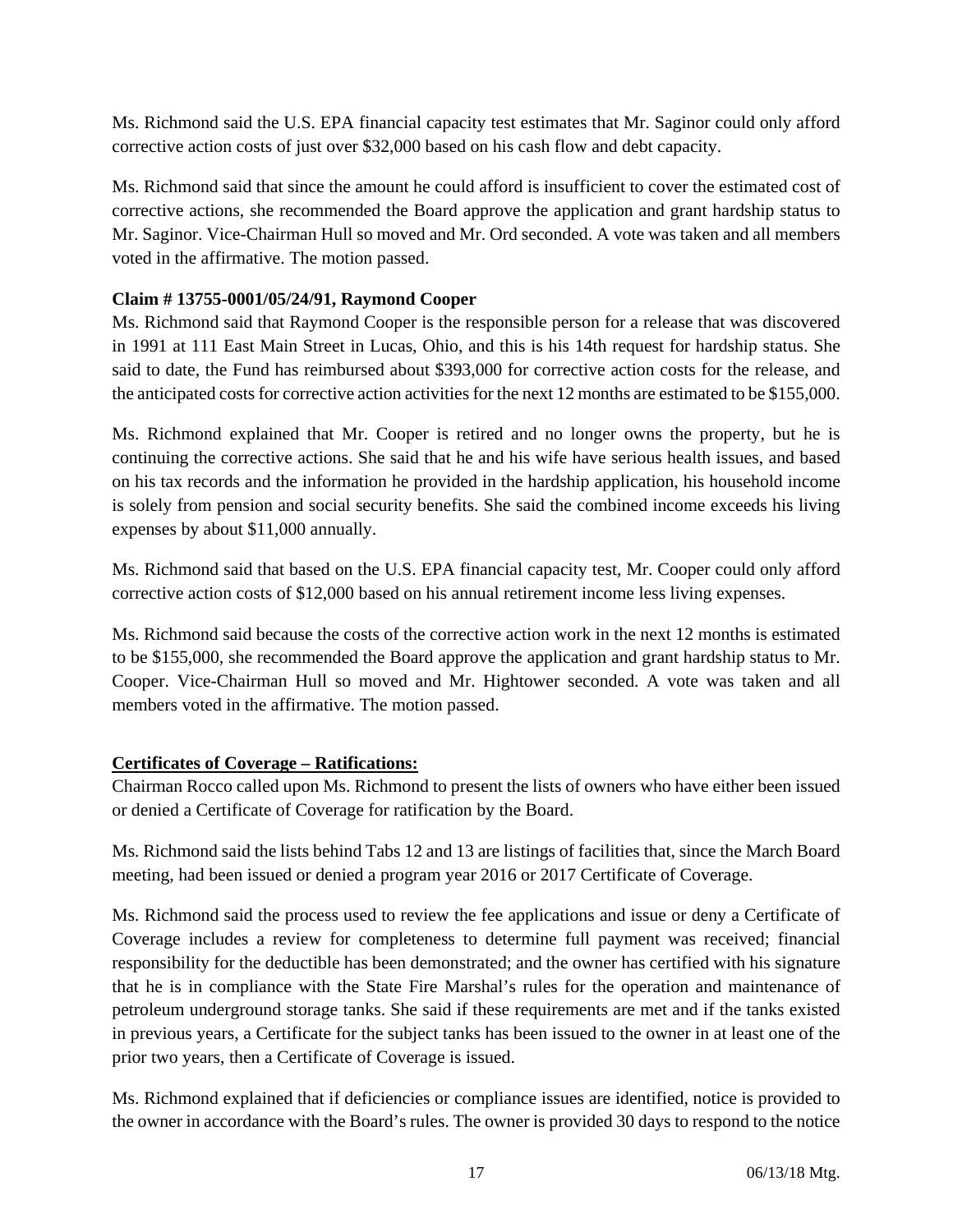with information to correct the deficiency or compliance issue. If correcting information is not received within this time, a determination denying the Certificate of Coverage is issued to the owner.

She said the Board's rules and the Revised Code make provisions for an appeal of the determination. Ms. Richmond said that throughout this process, the Board's staff works with the owner to correct the fee statement record and if necessary, refers the owner to BUSTR to correct the registration record.

Ms. Richmond requested the Board ratify her actions with respect to the issuance of the 2016 program year Certificates of Coverage for the six tanks located at two facilities included on the list behind Tab 12.

Vice-Chairman Hull moved to ratify the issuance of the 2016 Certificates of Coverage for the tanks listed. Mr. Fleming seconded. A vote was taken and all members were in favor. The motion passed.

Ms. Richmond requested the Board ratify her actions with respect to the denial of the 2016 program year Certificates of Coverage for the tanks located at the five facilities included on the list behind the Tab 12 green divider page.

Vice-Chairman Hull moved to ratify the denial of the 2016 Certificates of Coverage for the tanks that were listed. Mr. Stephenson seconded. A vote was taken and all members were in favor. The motion passed.

Ms. Richmond requested the Board ratify her actions with respect to the issuance of the 2017 program year Certificates of Coverage for the 88 owners of 300 facilities included on the list behind Tab 13.

Vice-Chairman Hull moved to ratify the issuance of the 2017 Certificates of Coverage for the facilities listed. Mr. Fleming seconded. A vote was taken and all members were in favor. The motion passed.

Ms. Richmond requested the Board ratify her actions with respect to the denial of the 2017 program year Certificates of Coverage for the 54 owners of 65 facilities included on the list behind the Tab 13 green divider page.

Vice-Chairman Hull moved to ratify the denial of the 2017 Certificates of Coverage for the tanks that were listed. Ms. Waggener seconded. A vote was taken and all members were in favor. The motion passed.

## **Executive Session:**

Chairman Rocco requested a motion to enter into executive session with counsel pursuant to Ohio Revised Code 121.22(G)(3) to discuss matters of pending or imminent court action. Vice-Chairman Hull so moved and Mr. Stephenson seconded. Chairman Rocco called for a roll call. The following members voted in the affirmative: Ms. Waggener and Messrs. Bergman, Fleming, Hightower, Hull, Ord, Rocco, Rzepka, and Stephenson. There were no nays. The motion passed.

Chairman Rocco asked if the discussion to be held in executive session concerned double-dipping litigation and Ms. Richmond confirmed that it did. He and Mr. Fleming requested to be recused from the executive session and the meeting was turned over to Vice-Chairman Hull.